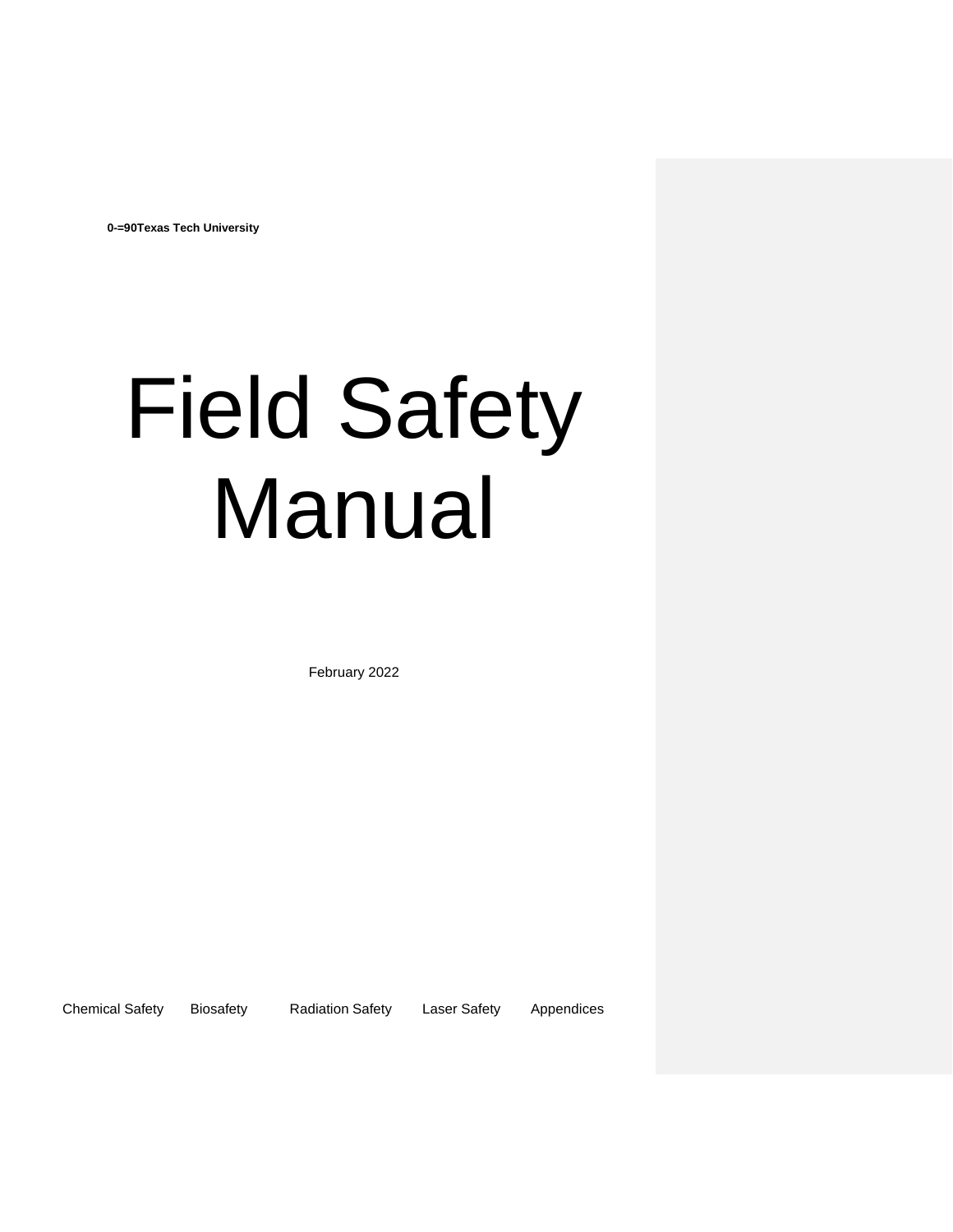#### **FOREWORD**

Texas Tech University is dedicated to the safety of all members of its community regardless of location. The Field Safety Manual is constructed under the remit of the Department of Environmental Health and Safety and provides a guide to the planning and execution of safe research and education experiences in field locations (e.g., non-traditional, off-campus locations).

When working in an off-campus location all rules, regulations, guidelines, and safety protocols established by agency responsible for the work area (Federal, State, County of City Government, or private entity) must be followed and accounted for during the hazard and risk assessment process.

#### **Title IX at Texas Tech**

Texas Tech is committed to providing its students, faculty, and staff with an educational and workplace environment free from any form of unlawful discrimination. The Texas Tech community is dedicated to fostering and supporting a culture of mutual respect and communication. Texas Tech University does not tolerate discrimination or harassment of students based on or related to sex, race, national origin, religion, age, disability, protected veteran status, or other protected categories, classes, or characteristics. While sexual orientation and gender identity are not protected categories under state or federal law, it is Texas Tech University policy not to discriminate on this basis. Actions related to admission, discipline, housing, extracurricular and academic opportunities shall not be made based on a student's protected status. Discriminatory behavior is prohibited regardless of the way it is exhibited, whether verbally, in writing, or electronically displayed or conveyed. Individuals who violate these policies and laws are subject to disciplinary action, up to and including expulsion.

Examples of the types of discrimination and violence that are strictly prohibited by Texas Tech include but are not limited to: sexual harassment, the failure to provide equal opportunity in athletics, discrimination in a school's science, technology, engineering, and math (STEM) courses and programs, discrimination based on pregnancy.

In addition to Title IX, certain Clery specific crimes are also considered to be Title IX violations and will be handled by the university as mandated under both statutory requirements. These include but are not limited to sexual misconduct, domestic violence, dating violence, and stalking.

[Title IX website](https://www.depts.ttu.edu/titleix/)

E-i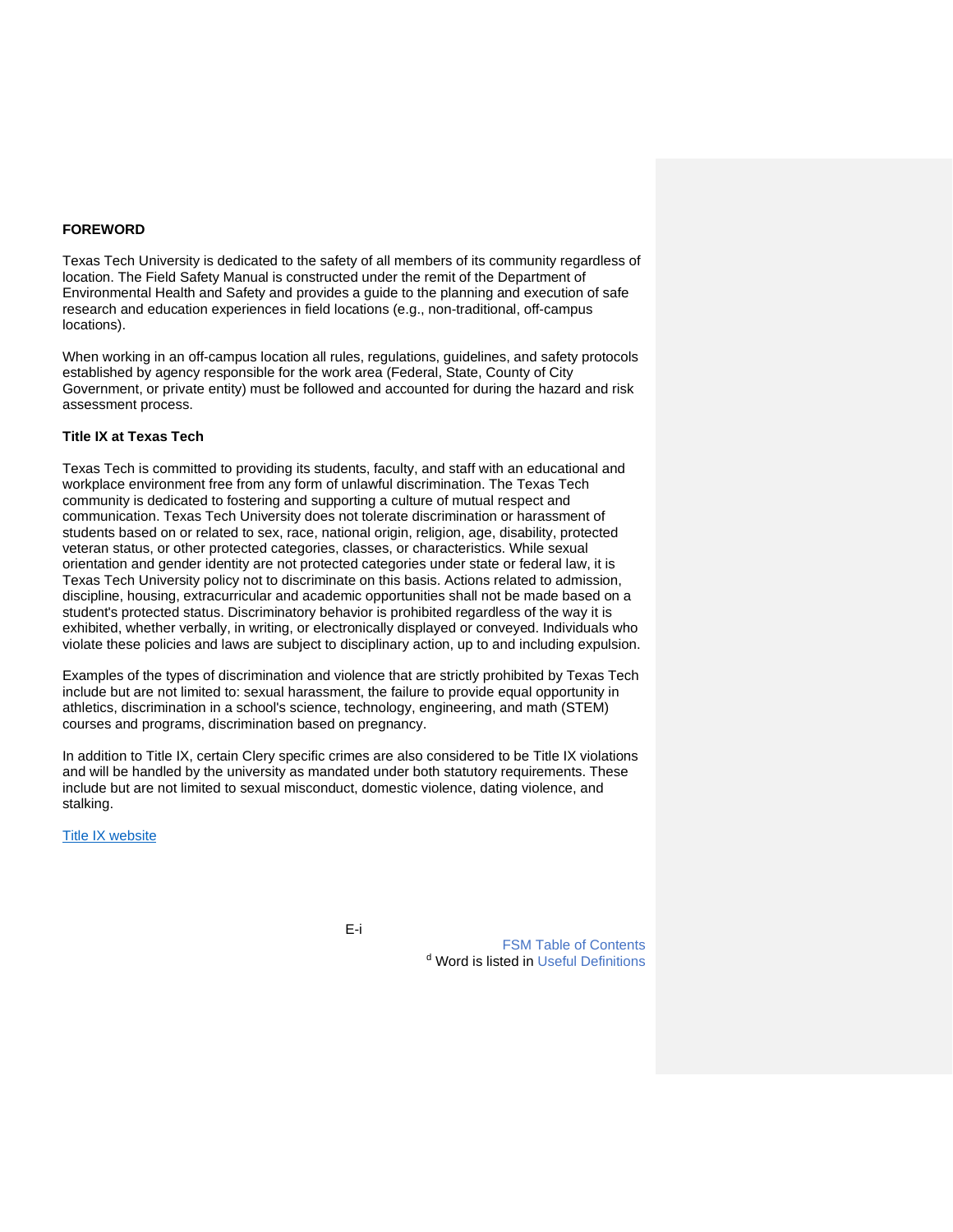## **TABLE OF CONTENTS**

| E <sub>1</sub> |
|----------------|
|                |
| E3             |
|                |
|                |
|                |
|                |
|                |
|                |
|                |
|                |
|                |
|                |
|                |
|                |
|                |
|                |
|                |
|                |
|                |
|                |
|                |
|                |
|                |
|                |
| E <sub>5</sub> |
| E <sub>6</sub> |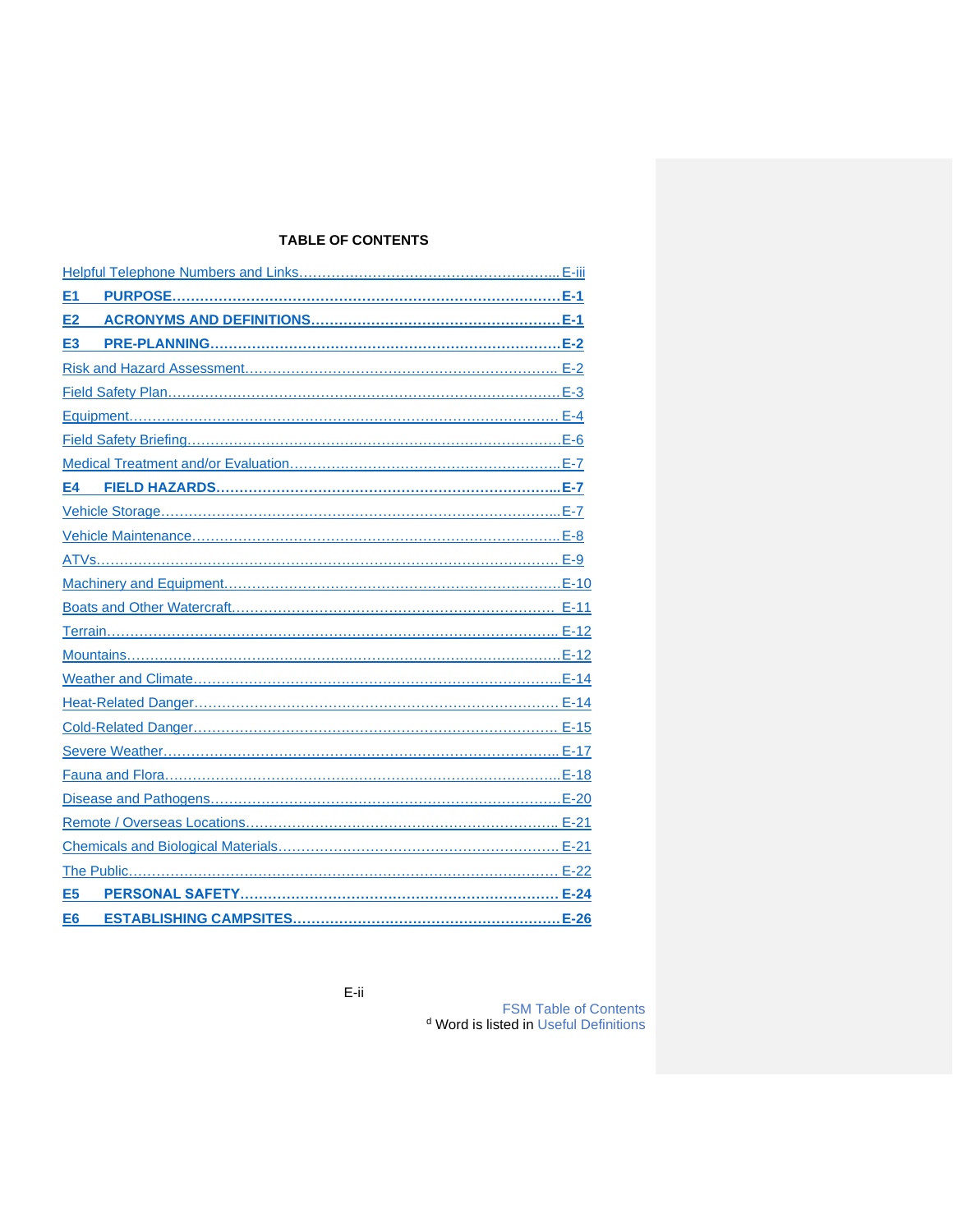#### <span id="page-3-0"></span>**HELPFUL TELEPHONE NUMBERS AND LINKS**

**Emergency**: In the event of an emergency call 911.

*General Outdoor Safety:* For more information on outdoor and recreational safety including North America Hunting Season and regulations, contact the U.S Forest Service. 800-832-1355 <http://www.fs.fed.us/safety/outdoor/>

*General Health***:** The Centers for Disease Control and Prevention (CDC) offers a website that describes many topics related to travel, both domestic and international: <http://wwwn.cdc.gov/travel/default.aspx>

*U.S. Department of Labor – Occupational Safety & Health Administration:* Assists with design, implementation and evaluation of health and safety programs in the workplace [\(https://www.osha.gov/\)](https://www.osha.gov/).

*Disease***:** The Centers for Disease Control and Prevention (CDC) provides detailed information about many diseases that may occur in the U.S. and internationally and risks of disease in general, and specific to the field location and its environment may be researched via its website:<https://www.cdc.gov/>

*State Departments of Health Services and Infection Disease Control:* All states in the U.S. have departments dedicated to providing information and guidance on state level (general and specific) health and disease risks.

The Texas Department of State Health Services Infectious Disease Control Unit [\(https://www.dshs.texas.gov/idcu/\)](https://www.dshs.texas.gov/idcu/) provides information in Texas (Tel: 512-458-7676; Toll Free: 1-888-963-7111).

*Travel Health & Outbreaks*: Information on international and global health and disease risks, including outbreaks of infectious diseases and international travel health recommendations are provided by the World Health Organization (WHO).<http://www.who.int/ith/en/>

*Travel Advisories*: Travel advisories are announced through the U.S. Department of State. Current travel warnings, public announcements, and consular information sheets may be obtained online at: <http://travel.state.gov/>

*Weather***:** Information on extreme weather and how to protect yourself may be found from the National Weather Service:<http://weather.gov/safety.html>

*National Weather Service forecasting:* <https://www.weather.gov/forecast>

<span id="page-3-1"></span>[CDC Lightning Safety](https://www.cdc.gov/nceh/features/lightning-safety/index.html)

E-iii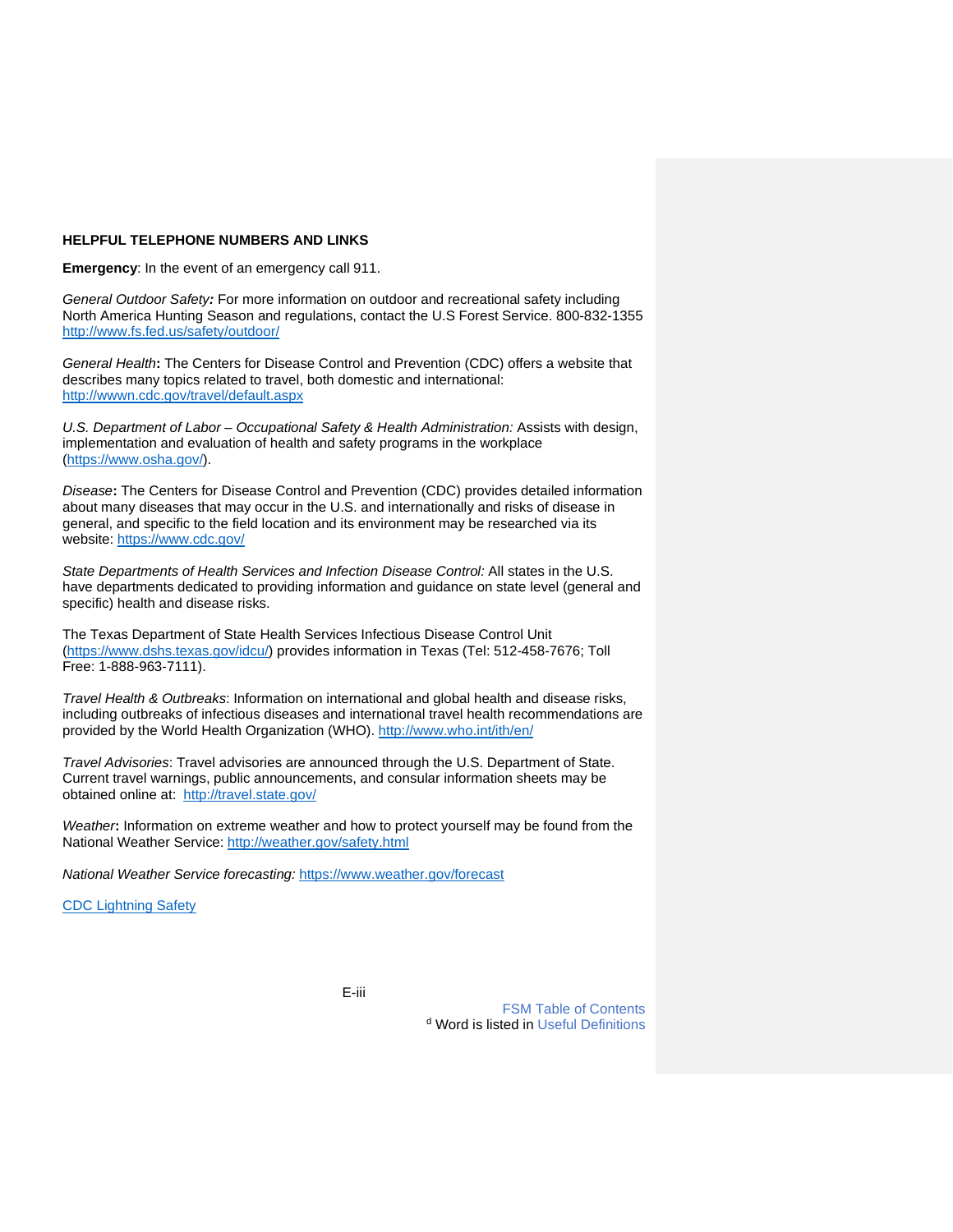#### **E1 PURPOSE**

To set forth policies, procedures and practices of informing employees and students at Texas Tech University about the health hazards associated with activities conducted in [field sites.](#page-5-0)<sup>d</sup>

The traditional campus resources such as Environmental Health and Safety, Texas Tech Police, Office of Emergency Management, and Office of Risk Management are typically not available at remote field sites. Field work should be carefully planned prior to departure to the field site(s)<sup>d</sup>.

Due to the constantly changing conditions of field research, the emphasis on proper training and preparedness is of utmost importance for all people entering the field. All fieldwork warrants a pre-trip training regarding foreseen hazards, appropriate precautions, communication options, and emergency procedures.

It is the policy of Texas Tech University to conduct all institutionally sponsored activities safely and in a manner that protects the health and well-being of all participants. All participants in field-based activities have a responsibility to promote a safe working environment, and all activities will be designed, conducted, and operated in a manner that reasonably protects human health and safety. Adherence to these principles is necessary for the University to achieve its mission.

#### <span id="page-4-0"></span>**E2 ACRONYMS AND DEFINITIONS**

## **E2.1**

Acronyms

ANSI- American National Standards Institute cc – engine capacity in cubic centimeters DOT- Department of Transportation GPS- Global Positioning System DEFRA- Department for Environment, Food and Rural Affairs PPE- Personal Protective Equipment SPF- Sun Protection Factor TTU- Texas Tech University

## <span id="page-4-1"></span>**E2.2**

**Definitions** 

*Benchmark -* something that serves as a standard by which others may be measured or judged, or a point of reference from which measurements may be made.

E-1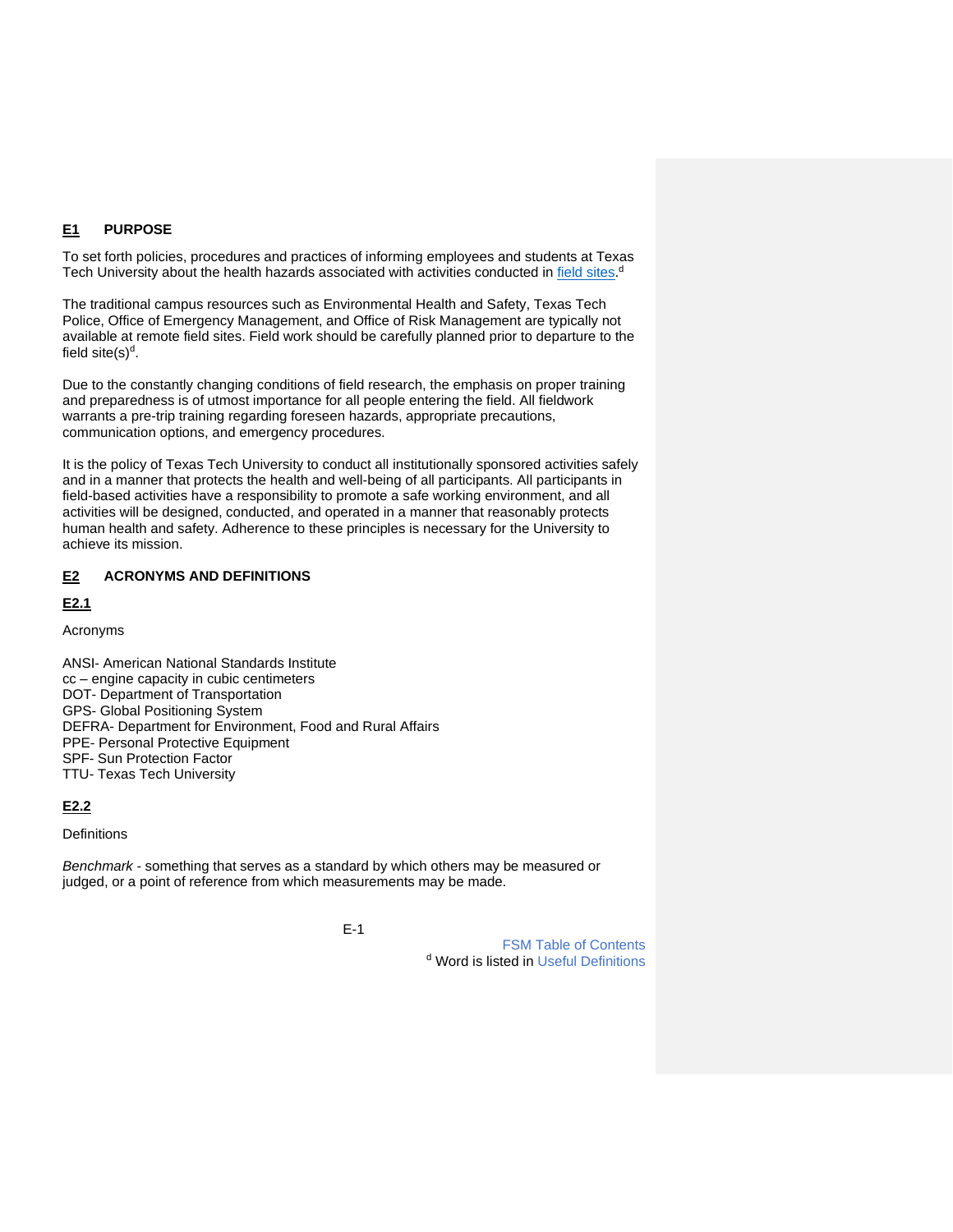*Designated Contact* – An individual not accompanying the field excursion supplied with all Field Safety Plan information. This individual will conduct the established check-in communications with the field group and act on the field group's behalf should an emergency arise. Individual must have 24 hour / 7 days a week availability and be able to execute emergency procedures if needed.

<span id="page-5-10"></span>*Fauna* - animal life especially the animals characteristic of a region, period, or special environment

<span id="page-5-4"></span>*Field Group* – group of individuals actively engaged in research activities at the field site

<span id="page-5-6"></span>*Field Safety Briefing* – must occur prior to departure when students are participating and should include a review of the hazard and risk assessment, provision of emergency contact information, emergency procedures, and the schedule of work.

<span id="page-5-0"></span>*Field Site* – Any site where field work or research is being conducted in an outdoor environment and may include (but is not limited to) field stations, natural reserves, private lands, public lands or parks, wilderness areas, coastline, or waterways, including those owned and managed by Texas Tech University System, and more controlled sites such as construction areas, excavations, green houses, agricultural fields, commercial facilities and mines.

<span id="page-5-5"></span>*Field-Site Kit -* a collection of materials appropriate to the location and nature of field-activities

<span id="page-5-2"></span>*Field Trip Leader* – designated individual responsible for the safety of all field group personnel, as well as the safety of all equipment, vehicles and structures involved

<span id="page-5-9"></span>*Flora* - plant, bacterial, or fungal life especially such life characteristic of a region, period, or special environment

<span id="page-5-8"></span>*Fording Points* - a place where a river or other body of water is shallow enough to be crossed by wading.

<span id="page-5-3"></span>*Go / No Go Criteria* - an individual group determination based on possible risks to the field group during the planned research time.

<span id="page-5-1"></span>*Hazard Assessment* - a process of identifying hazards, evaluating the risks presented by those hazards, and managing the risks of the hazards to be performed by incorporating appropriate hazard controls into the experimental design process.

<span id="page-5-7"></span>*Trekking poles* - common hiking accessory that function to assist walkers with their rhythm, to provide stability, and reduce strain on joints on rough terrain

E-2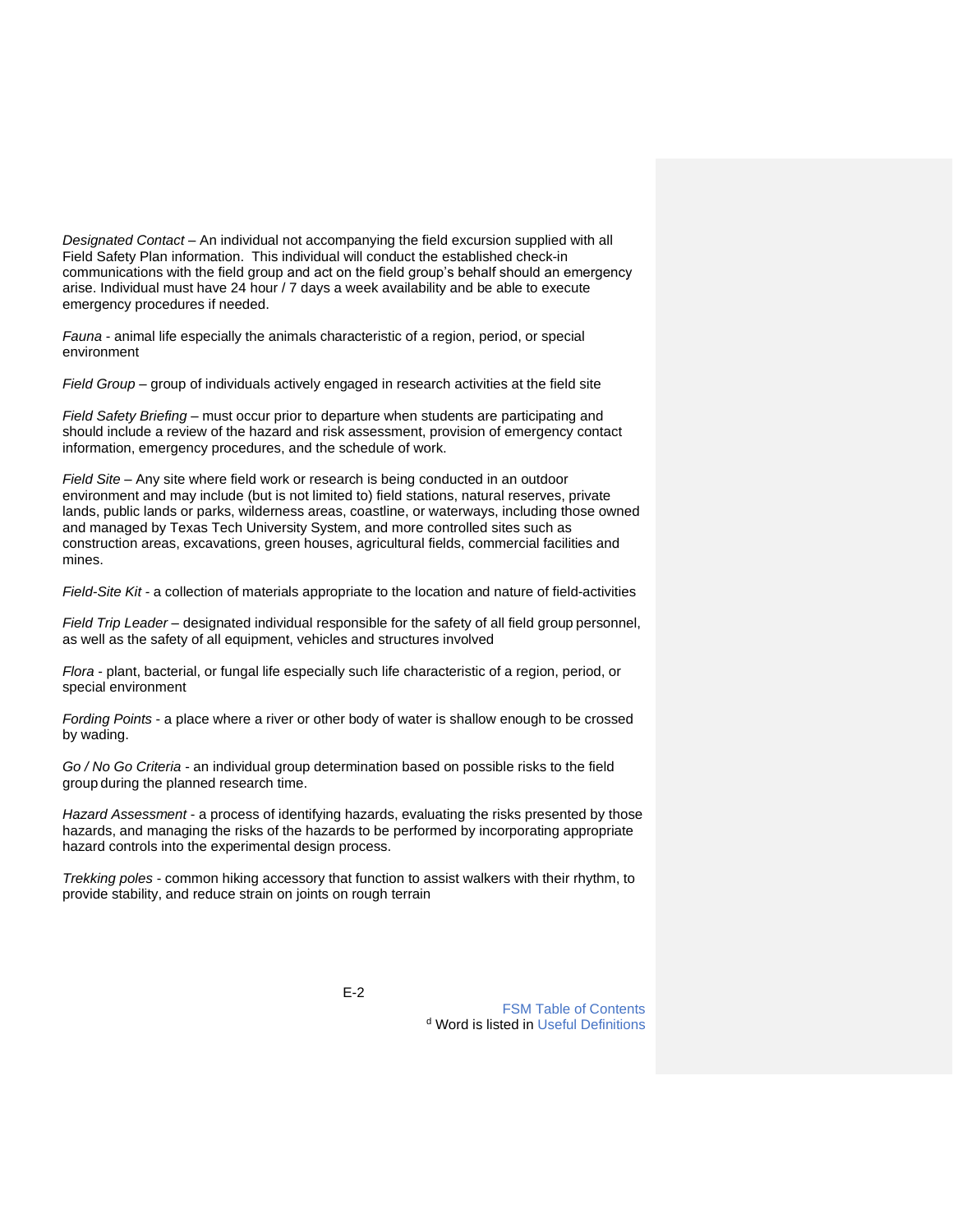## <span id="page-6-0"></span>**E3 PRE-PLANNING**

## **E3.1**

Risk and <u>Hazard Assessments</u><sup>d</sup>

# **E3.1.1**

[Field Trip Leader\(s\)](#page-5-2)<sup>d</sup> of the field-activity are responsible for conducting a risk and hazard [assessment](#page-5-1)<sup>d</sup> for each field-based activity that will establish the viability for members of the Texas Tech University community to safely participate in the proposed activity.

<span id="page-6-2"></span>The assessment will establish criteria for participation in the activity and identify hazards, and their risks, for participants. The assessment will also establish ["go/no go" criteria](#page-5-3)<sup>d</sup> and [benchmarks](#page-6-2)<sup>d</sup> for continuation or withdrawal from a field environment. The assessment will identify risks and hazards that must be addressed in the Field Safety Plan.

Appendix EB of the University Laboratory Safety Manual contains a Field Research Risk Assessment Tool.

# <span id="page-6-1"></span>**E3.2**

Field Safety Plan

# **E3.2.1**

Leaders of the field-activity are responsible for creating a Field Safety Plan that must include:

## **E3.2.1.1**

A clear definition of  $\frac{\text{field site}(s)^d}{dt}$  to be visited, defined on maps included in the document and/or by providing GPS coordinates.

# **E3.2.1.2**

Routes to, from and in between [field sites](#page-5-0)<sup>d</sup>.

# **E3.2.1.3**

Timeline of proposed work.

## **E3.2.1.4**

Local emergency contact information, including Police/Sherriff Departments and appropriate State and Federal Offices (National Forest Service, National Park Service offices, State Park Headquarters).

E-3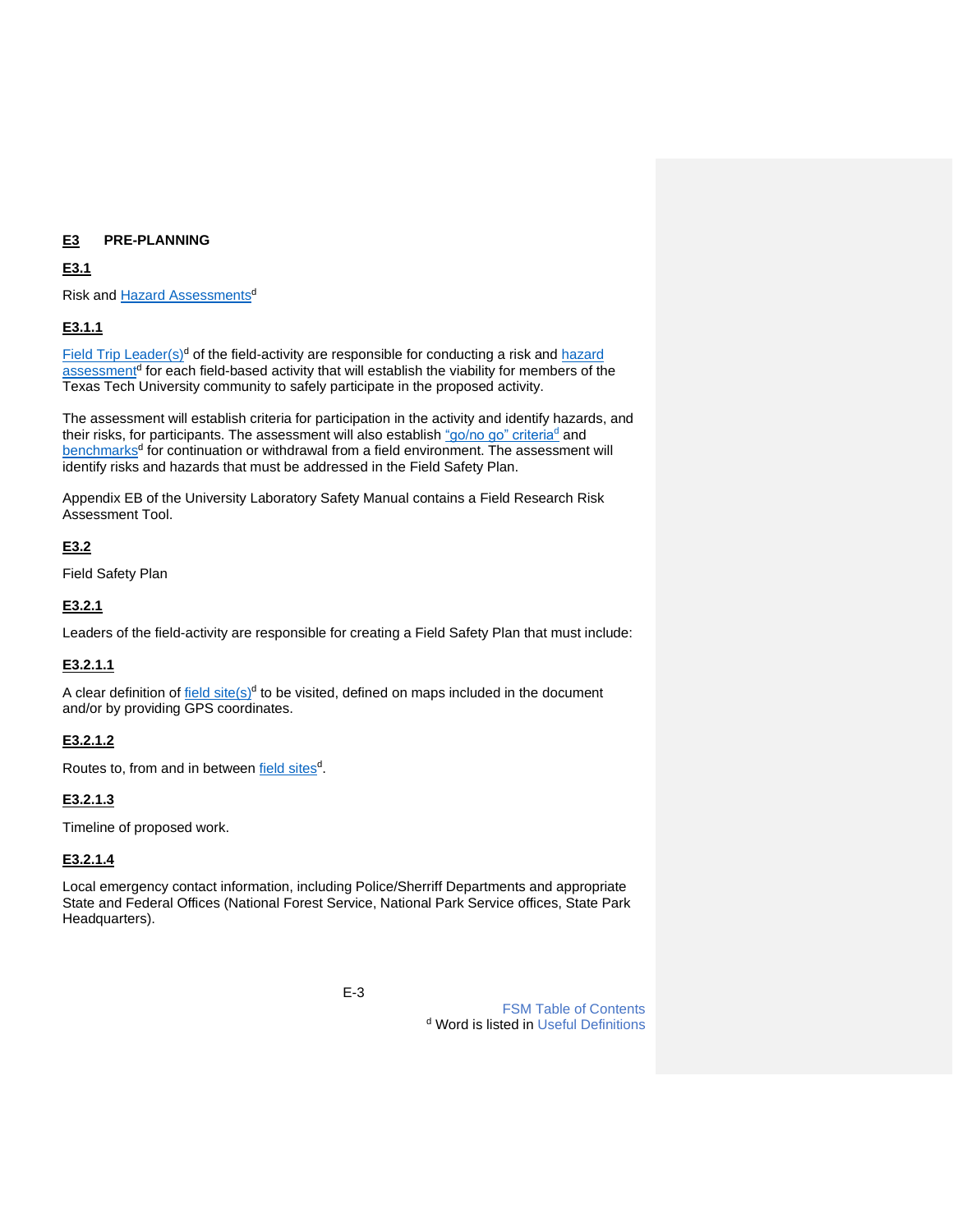## **E3.2.1.5**

Assessment of potential field hazards.

## **E3.2.1.6**

Establishment of [Go / No Go Criteria](#page-5-3)<sup>d</sup> and [benchmarks](#page-6-2)<sup>d</sup>.

## **E3.2.1.7**

Identification of required protective and emergency equipment.

## **E3.2.1.8**

Standard operating procedures for all field activities being conducted.

## **E3.2.1.9**

A list of all field participants and emergency contact information.

## **E3.2.2**

Field Safety Plan must be read and signed by all field participants. The plan shall be sent to EHS for additional review and routing to the cognizant committee/department, as needed.

## **E3.2.3**

A copy of the Field Safety Plan must be given to th[e Designated Contact](#page-4-1)<sup>d</sup> (e.g., Department Chair) prior to the [field group](#page-5-4)<sup>d</sup> departing for the [field site](#page-5-0)<sup>d</sup>.

## **E3.3**

<span id="page-7-0"></span>Equipment

#### **E3.3.1**

Field researchers must assemble a [field-site kit](#page-5-5)<sup>d</sup> with materials appropriate to the location and nature of field activities. A list of items in the kit should be part of the Field Safety Plan, and the contents of the kit must be checked for completeness, functionality, and compliance prior to departure on every trip. A list of kit items is included in Appendix EA.

#### **E3.3.2**

Items required for inclusion in the kit are:

#### **E3.3.2.1**

The Field Safety Plan with emergency procedures and protocols

E-4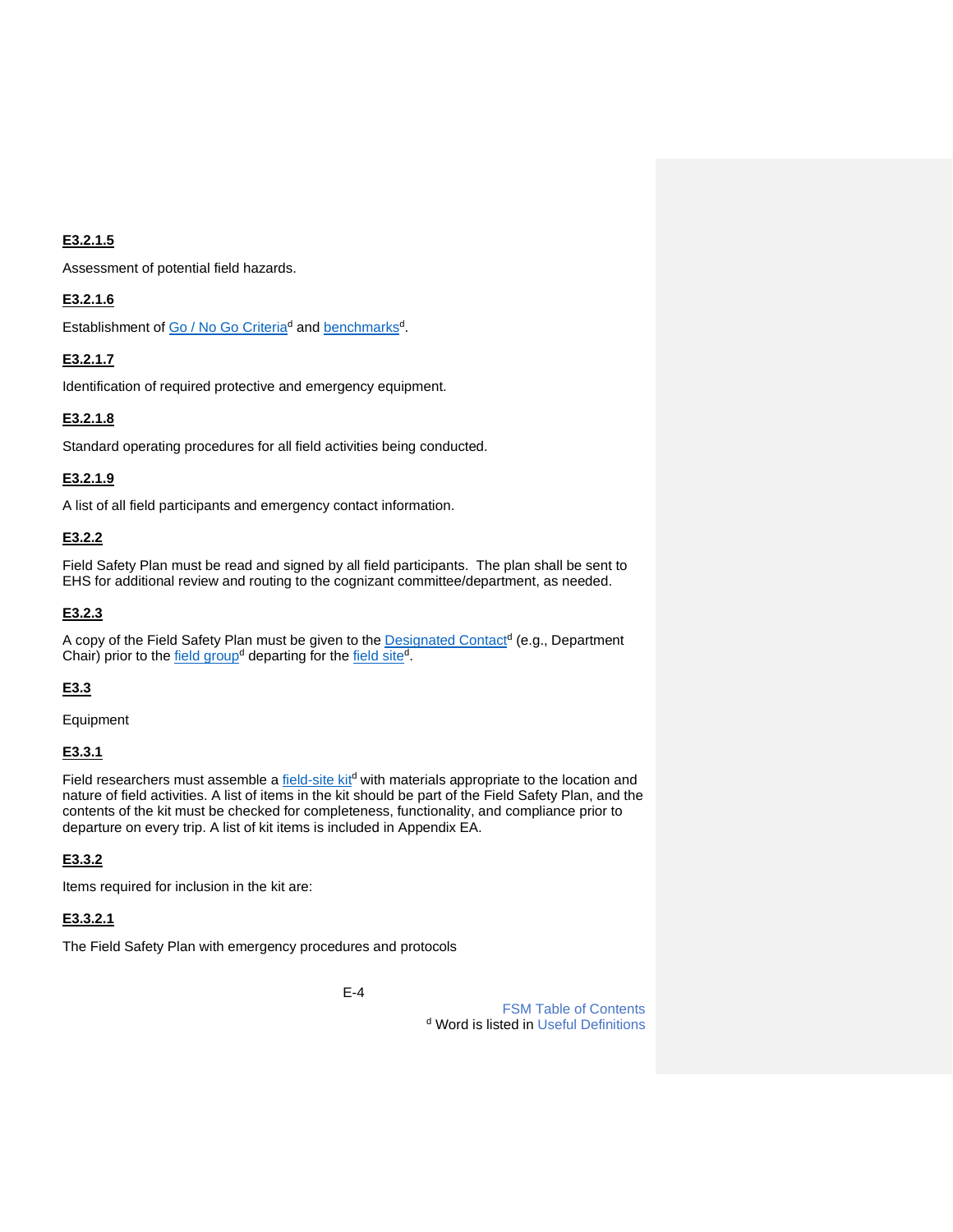## **E3.3.2.2**

Information on Institutional Insurance Policies

#### **E3.3.2.3**

Insurance information for vehicles and personnel,

## **E3.3.2.4**

Any required permits including TTU permits and permits from local enforcement agencies,

## **E3.3.2.5**

Appropriate communication equipment (e.g., radio, cell, or satellite phone),

## **E3.3.2.6**

Appropriate PPE (safety glasses/goggles, gloves, hard hat, sturdy work boots, etc.),

## **E3.3.2.7**

First aid kit of adequate size for the group and location o[f field site\(s\)](#page-5-0)<sup>d</sup>,

#### **E3.3.2.7(a)**

Repack first aid kits prior to each field excursion.

#### **E3.3.2.7(b)**

Replace any used or expired items.

#### **E3.3.2.7(c)**

Customize your kit for your destination, tasks, group size and level of training.

#### **E3.3.2.7(d)**

Pack extra gloves.

## **E3.3.2.7(e)**

At least two field participants must be trained in first aid and CPR.

# **E3.3.3**

Items that should be considered for inclusion dependent on [field-site](#page-5-0)d.

E-5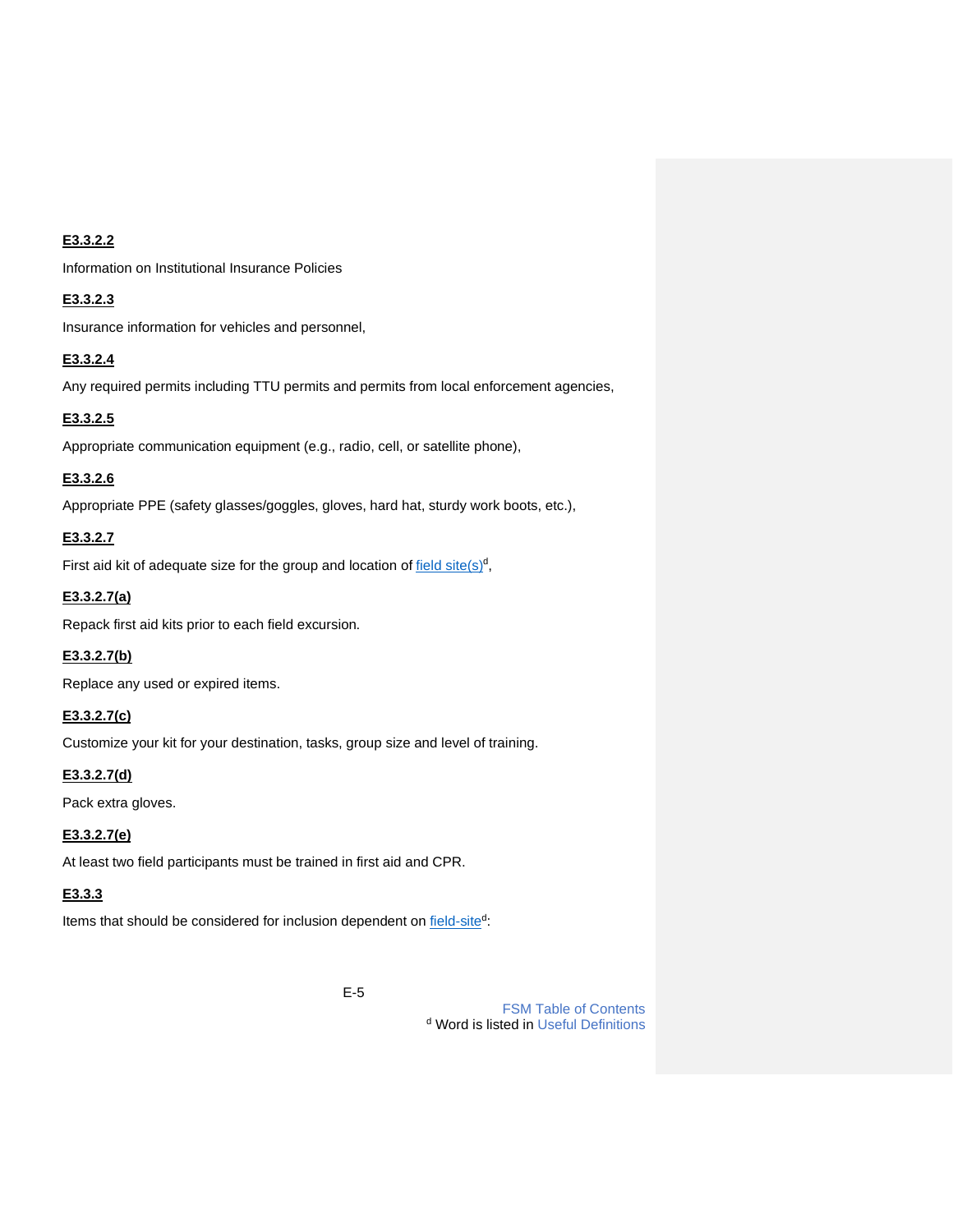# **E3.3.3.1**

Insect repellent (DEET 30-50%)

## **E3.3.3.2**

Sunscreen (at least SPF 30), sun hat (three to seven-inch brim), long sleeves, and\or other SPF blockers

## **E3.3.3.3**

Spare clothes, including jackets, hats, and blankets for cold climates.

## **E3.3.3.4**

Flashlight or headlamp

**E3.3.3.5**

Map, compass, GPS

## **E3.3.3.6**

Extra food/snacks

**E3.3.3.7** Matches or fire starter

**E3.3.3.8**

Signal/mirror, whistle

**E3.3.3.9** Knife or multi-tool; duct tape for basic repairs

**E3.3.3.10**

Extra batteries

## **E3.3.3.11**

Other equipment specific to the educational and/or research mission of the trip.

# <span id="page-9-0"></span>**E3.4**

**[Field Safety Briefing](#page-5-6)d** 

E-6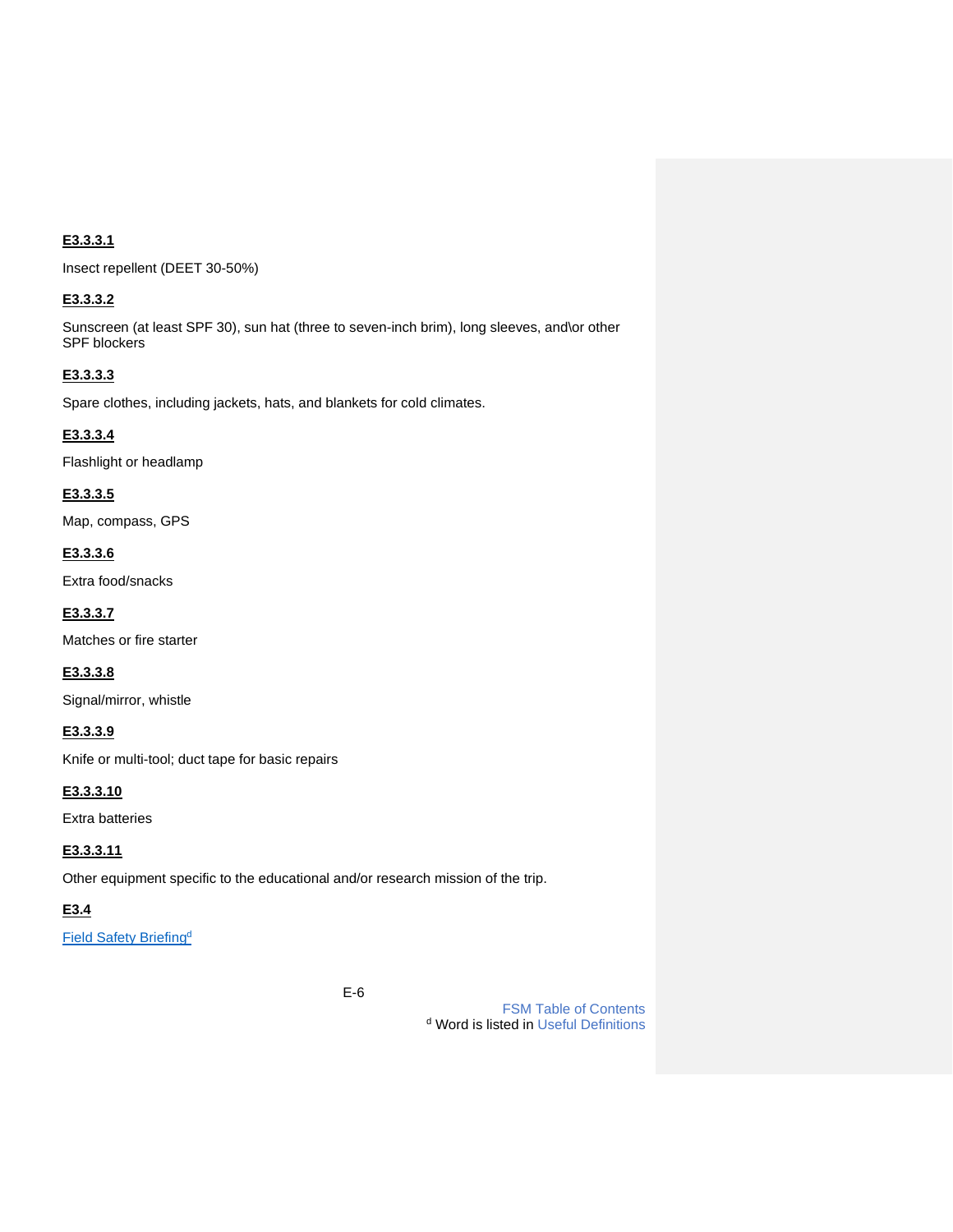# **E3.4.1**

Each department and/or instructor is responsible for conducting appropriate [Field Safety](#page-5-6)  [Briefing](#page-5-6)<sup>d</sup> / Training prior to the field excursion. The briefing must discuss the Field Safety Plan, all field operations, potential hazards, use of protective and emergency equipment and emergency procedures.

# **E3.4.2**

All participants in research-oriented field activities should complete a risk an[d hazard](#page-5-1) [assessment](#page-5-1)<sup>d</sup> as part of their on-going professional development and engagement with the responsible conduct of research requirements.

# **E3.4.3**

Attendance and participation in the [Field Safety Briefing](#page-5-6)<sup>d</sup> must be documented.

# <span id="page-10-0"></span>**E3.5**

Medical Treatment and/or Evaluation

## **E3.5.1**

Field activity participants must obtain any recommended vaccinations and make medical preparations appropriate for the location of the [field site](#page-5-0)d.

Contact TTU Student Wellness Center, the Health Sciences Center or appropriate travel health clinic to learn about the required and recommended vaccinations for your intended location.

## **E.5.1.1.1**

Preparations for handling animals that are recognized carriers of infectious diseases or being in location(s) that are known to be hazardous must be described in the Field Safety Plan. Consult with IACUC if needed.

#### **E3.5.1.2**

All participants with chronic ailments (e.g., diabetes, asthma) or are susceptible to acute reactions to particular situations (e.g., allergies) or take daily medications are recommended to share their potential health concerns with a trusted partner in the group (this may include the [Field trip leader](#page-5-2)<sup>d</sup>).

#### <span id="page-10-1"></span>**E4 FIELD HAZARDS**

Animal use or handling falls under the purview of the Institutional Animal Care and Use Committee (IACUC). See [TTU OP 74.11.](https://www.depts.ttu.edu/opmanual/OP74.11.pdf)

This document identifies common field hazards, describes common risks for each type and possible mitigation and emergency responses. The hazards listed are not comprehensive and

E-7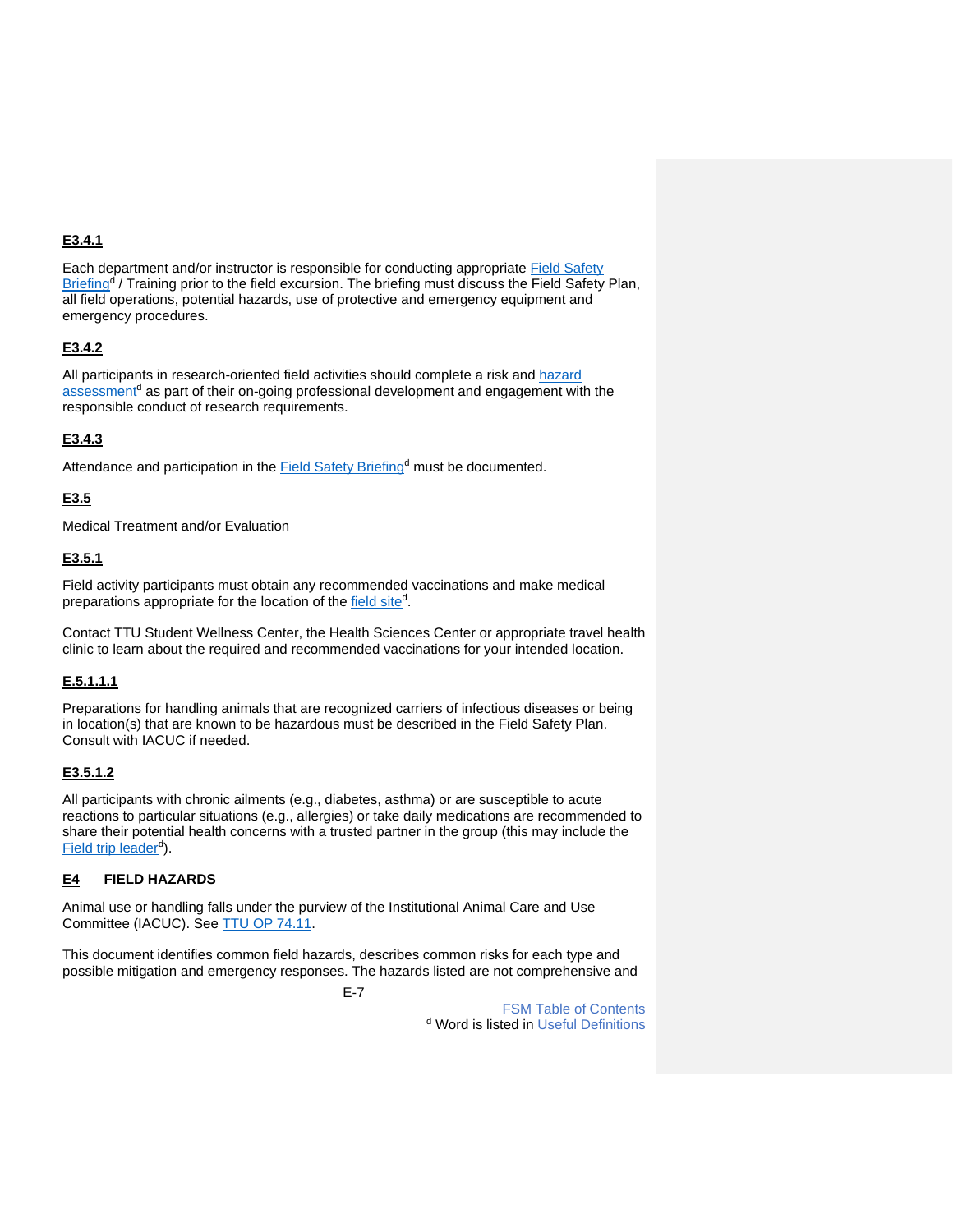other risks may arise. [Field trip leaders](#page-5-2)<sup>d</sup> are expected to identify and list all risks during the pre-planning process.

## <span id="page-11-0"></span>**E4.1**

Vehicles

# **E4.1.1**

Vehicle Storage

# **E4.1.1.1**

Do not allow non-employees or children into storage structures.

# **E4.1.1.2**

Vehicles must be stored away from structures housing livestock.

# **E4.1.1.3**

Vehicles must not be stored with fuel storage tanks.

# **E4.1.1.4**

Vehicles must be parked/stored to allow easy entrance and exit from storage structure.

# **E4.1.1.5**

Maintain clear, well-lit working spaces in and around vehicle and machinery storage buildings. Eliminate slips, trips, and falls.

## **E4.1.1.6**

Vehicle keys must be secured if the vehicle is to be left unattended or unsupervised.

## **E4.1.1.7**

Check that all structures, including windows, doors, and gates are secured and locked upon departure.

# <span id="page-11-1"></span>**E4.1.2**

Vehicle Maintenance

## **E4.1.2.1**

The vehicle selected for each field activity should be appropriate for the terrain, road conditions and other predicted hazards to be encountered during fieldwork.

E-8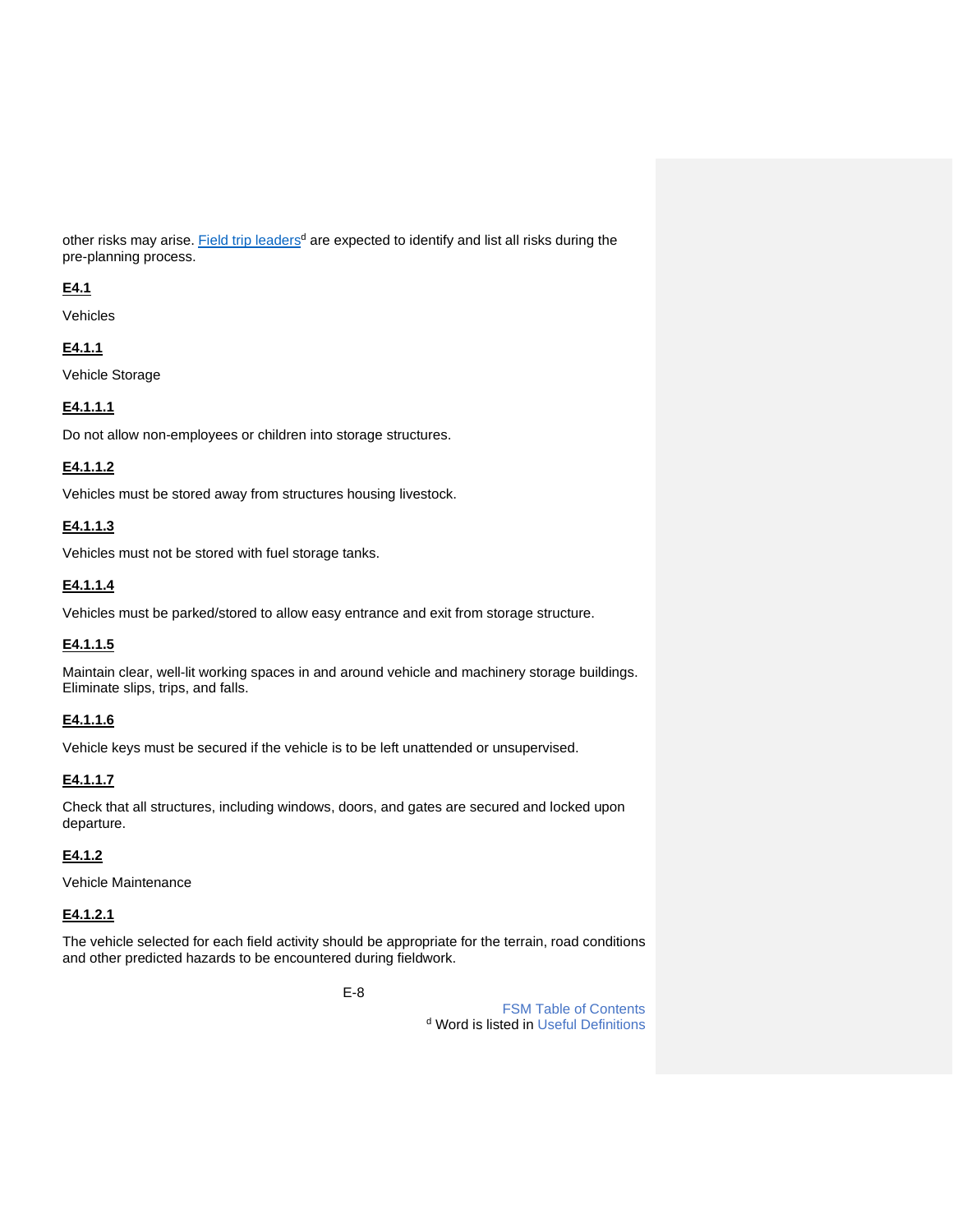## **E4.1.2.2**

It is recommended that departmental or TTU motor pool vehicles are used for all field excursions.

## **E4.1.2.3**

The vehicle should be current on oil changes and manufacturer service schedule.

## **E4.1.2.4**

The vehicle should be equipped with a fully pressurized spare tire, jack, tire-lever, functioning flashlight, and appropriate safety signage.

## <span id="page-12-0"></span>**E4.1.3**

Use of All-Terrain Vehicles (ATVs) and Related Vehicles / Equipment

## **E4.1.3.1**

The National Safety Council has developed recommendations for using ATVs. The recommendations include:

#### **E4.1.3.1(a)**

All personnel using small vehicles in the field must take training courses prior to use and demonstrate competency on the vehicle type under similar conditions that will be present in the field.

#### **E4.1.3.1(b)**

ATVs with an engine size of 70cc to 90cc should be operated by people at least 12 years of age. ATVs with an engine size of greater than 90cc should only be operated by people at least 16 years of age.

#### **E4.1.3.1(c)**

Wear appropriate riding gear: DOT-, Snell ANSI-approved helmet, goggles, gloves, over-theankle boots, long-sleeve shirt, and long pants.

#### **E4.1.3.1(d)**

Read owners' manuals carefully.

#### **E4.1.3.1(e)**

Never carry a passenger on a single-rider ATV, and no more than one passenger on an ATV specifically designed for two people.

E-9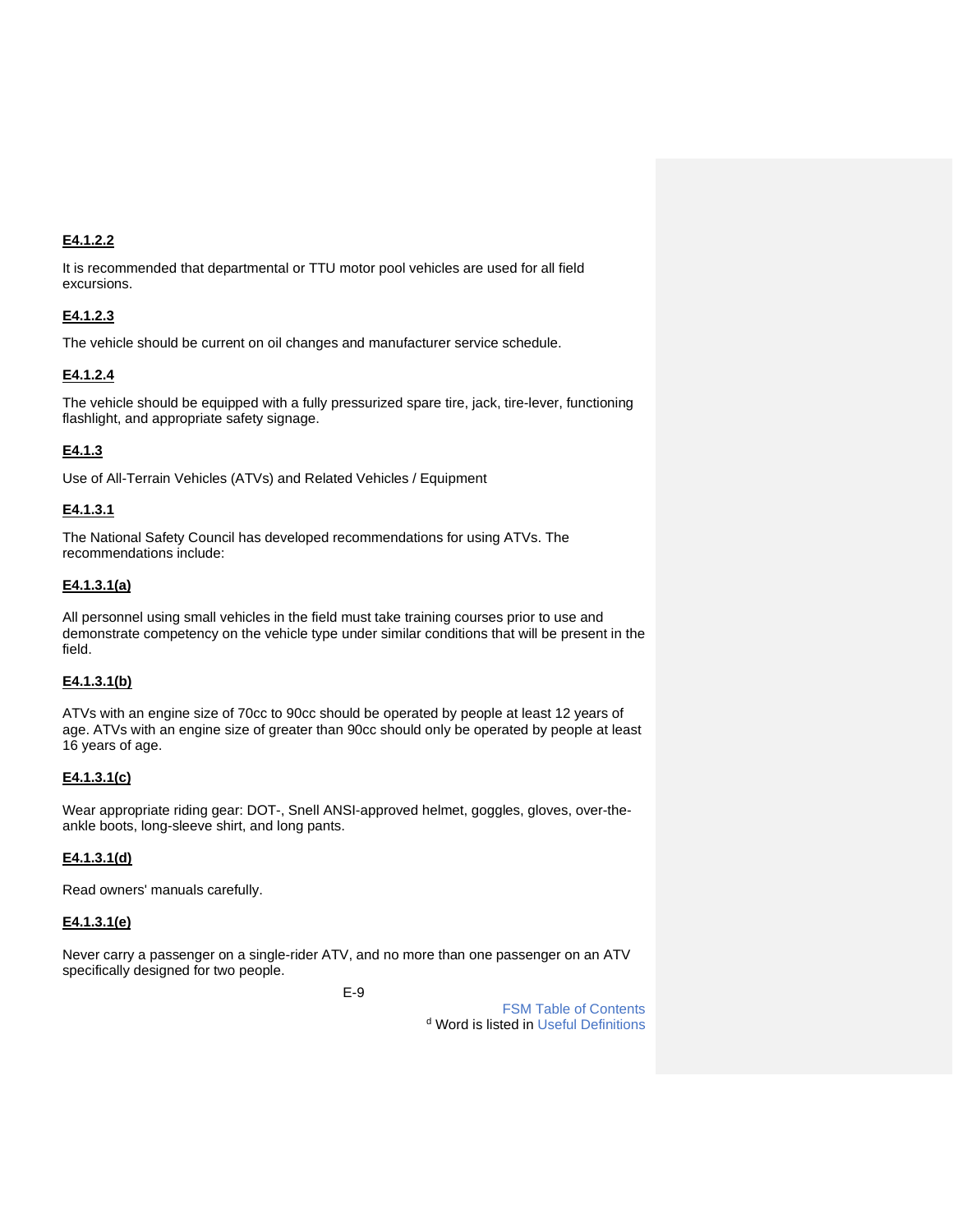#### **E4.1.3.1(f)**

Any added attachments affect the stability, operating and braking of the ATV.

#### **E4.1.3.1(g)**

Vehicle attachments should be evaluated for safe usage prior to installation.

#### **E4.1.3.1(h)**

Do not operate the ATV on streets, highways, or paved roads.

## **E4.1.4**

Vehicle Handling

## **E4.1.4.1**

Reduce vehicle speeds to meet the safety hazards of rock conditions, and monitor speed and vehicle distancing to avoid sudden breaking and aquaplaning

#### **E4.1.4.2**

Reduce vehicle speed when entering standing water, streams, and rivers to avoid mechanical damage and becoming stranded (e.g., engine flooding, loss of control).

#### **E4.1.4.3**

Unless appropriately equipped (e.g., 4- or all-wheel drive) avoid water-saturated off-road terrane to minimize risk of being stranded.

## <span id="page-13-0"></span>**E4.2**

Machinery and Equipment

#### **E4.2.1**

All tools, equipment, and machinery must be checked for proper functioning as described by the manufacturer before and after each use.

#### **E4.2.2**

Machinery and equipment should be serviced and maintained according to the manufacturer recommended schedule.

E-10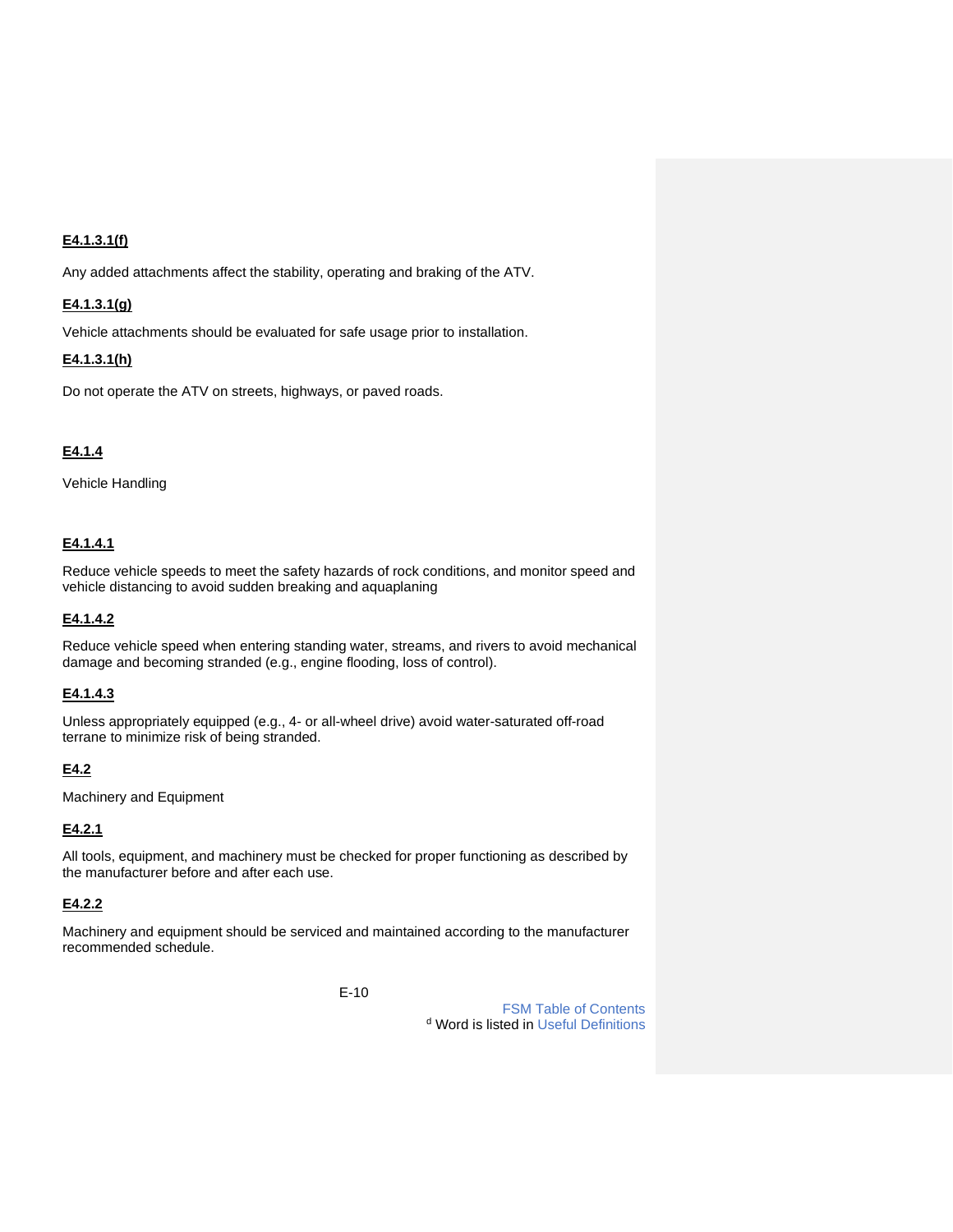# **E4.2.3**

All electrical (power) tools must be properly grounded or double insulated and all guards or shields must be in place.

## **E4.2.4**

All users of machinery and equipment must wear the necessary personal protective equipment (PPE) and make sure that clothing has no strings or loose ends that could be caught by machinery. Long hair must be tied back to prevent entanglement.

# **E4.2.5**

The [field](#page-5-0) site<sup>d</sup> must be checked for hazards prior to use of equipment and vehicles, with particular emphasis on checking for presence and height of electrical lines, aerial impediments (e.g., tree limbs, overhangs, etc.), ensuring unobstructed working space and that other fieldworkers are outside the minimum recommendations and/or maintaining safe distances from field operations.

## **E4.2.6**

Field participants must be trained on specific equipment use prior to using equipment independently.

## **E4.2.7**

Do not operate any equipment that is damaged, loose, missing parts, etc. Notify the Field Trip [Leader](#page-5-2)<sup>d</sup> immediately.

## **E4.2.8**

Loading and Unloading Vehicles and Moving Equipment to [Field Site](#page-5-0)d

## **E4.2.8.1**

Ensure that all loads are secured using straps, chains, or lines prior to putting a vehicle in motion.

#### **E4.2.8.2**

Ensure that appropriate equipment for unloading and necessary safety equipment to avoid injury is available at the **field site**<sup>d</sup>.

## **E4.2.8.3**

Mark equipment as "too heavy" if manual loading/off-loading is not possible.

E-11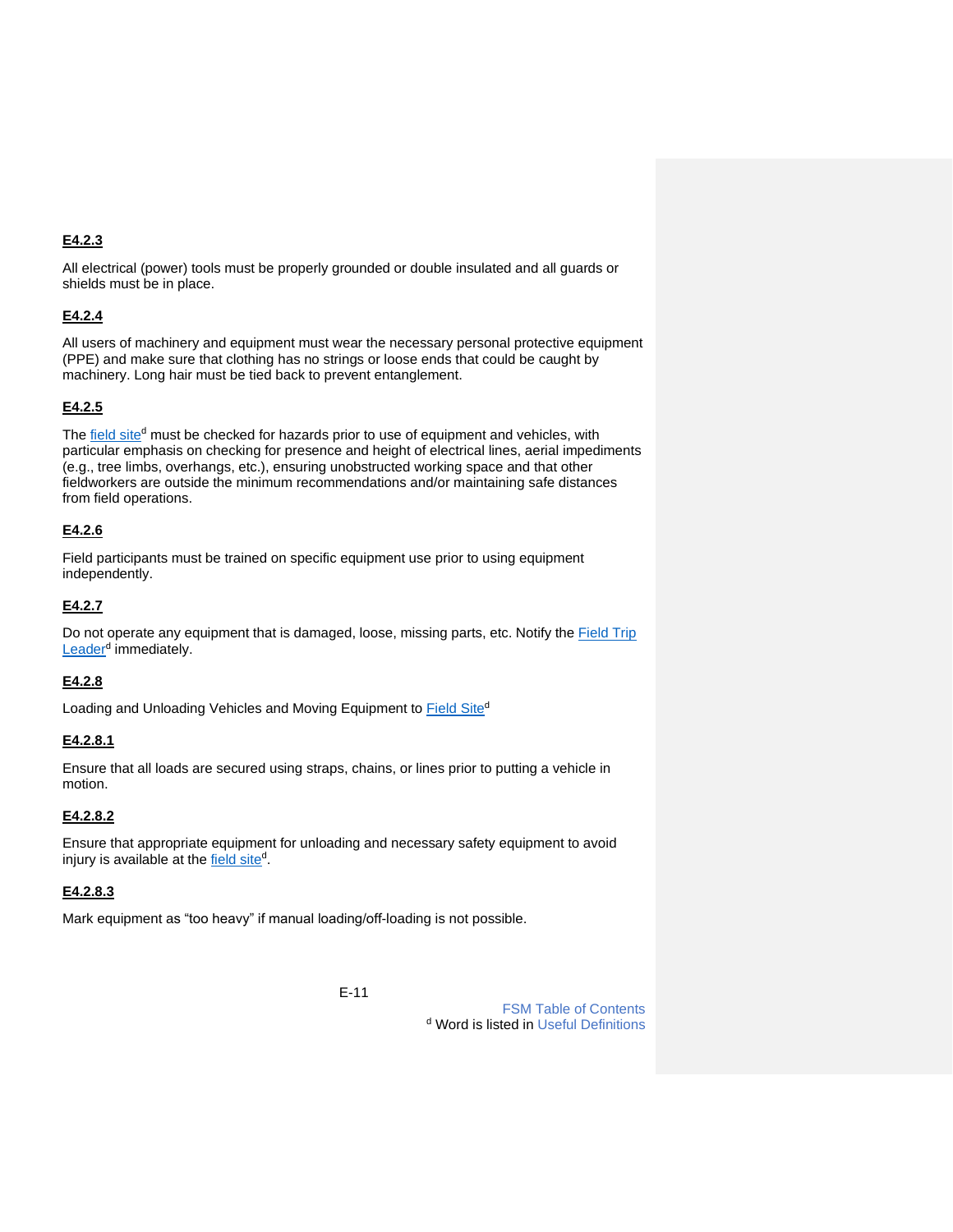# **E4.2.8.4**

Apply appropriate control measures when lifting, moving, and carrying equipment.

# <span id="page-15-0"></span>**E4.3**

Boats and Other Watercraft

# **E4.3.1**

One member of the field team must hold all appropriate certificates and credentials for assuming responsibility of the boat (watercraft) to be used. This includes tickets appropriate to the size of the craft, its navigation and safe use.

# **E4.3.2**

Ensure boat is sound before setting out and that no damage has occurred in transit.

# **E4.3.3**

Buoyancy aids must be always worn.

# **E4.3.4**

Ensure safe anchoring prior to cutting the engine.

## **E4.3.5**

Ensure fuel tank is horizontal and stable. Open pressure release valve when the motor is running.

## **E4.3.6**

Never smoke near inflatable boats or engines.

## **E4.3.7**

If the boat length exceeds the wavelength, the boat cannot ride the waves. Shelter should be sought.

## <span id="page-15-1"></span>**E4.4**

Terrain

## **E4.4.1**

Identify the terrain types prior to departure and prepare accordingly.

E-12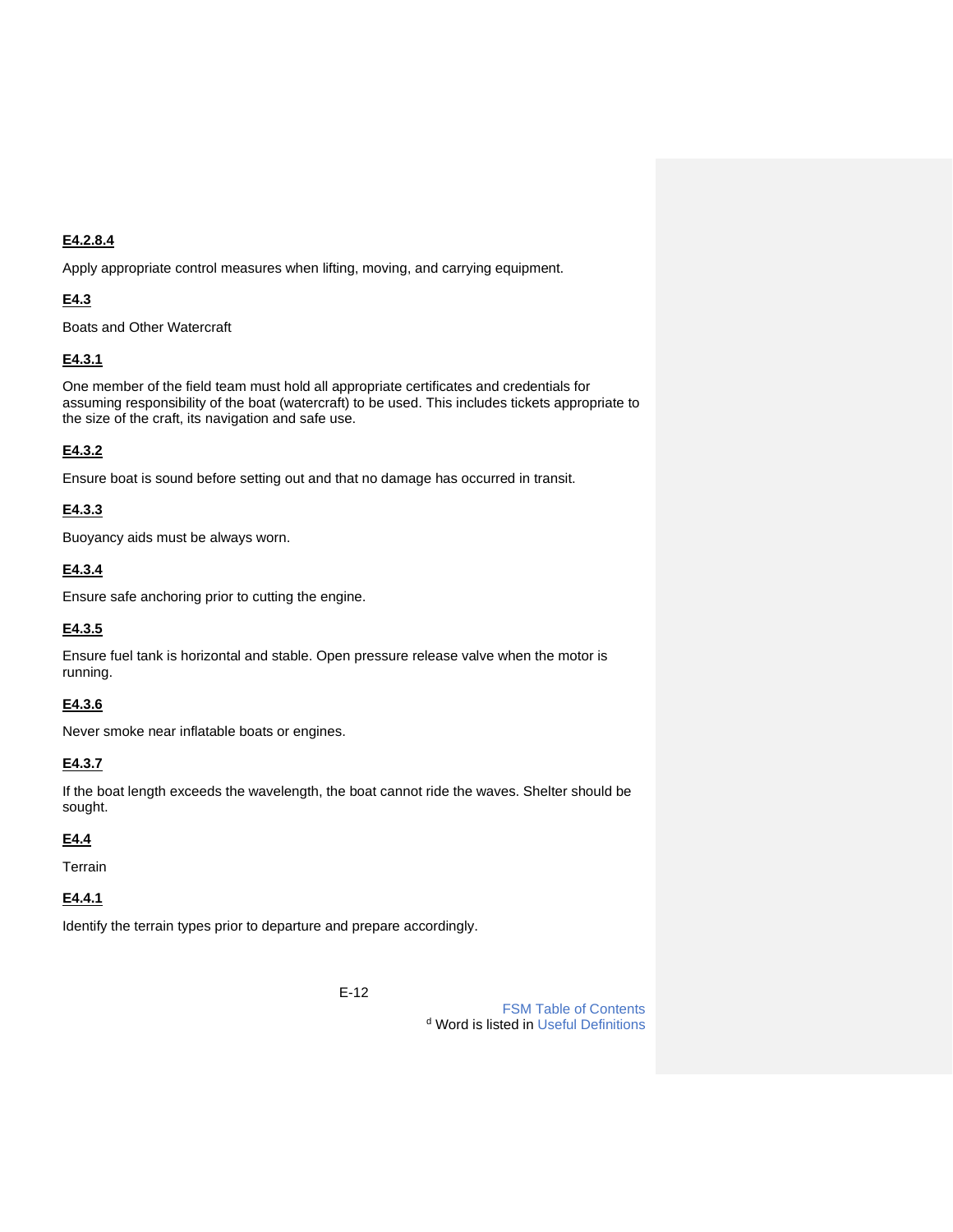# <span id="page-16-0"></span>**E4.4.2**

**Mountains** 

## **E4.4.2.1**

When preparing for work at a different altitude, follow these general precautions:

- a) Organize your trip ahead of time. Plan for an extra day for participants to acclimate to the elevation change.
- b) It is best practice to have a medical evaluation prior to leaving for a field excursion at high altitudes.
- c) Stay well-hydrated, rested, and educate yourself on the sign of altitude illnesses.
- d) Travel with a group if you are able. The use of a buddy system is very effective in recognizing HAI early.
- e) Gradual Initial Exposure: Graded ascent to high altitude is preferred over rapid exposure to high altitude.
- f) Ongoing Exposure: After 2-3 days spent at altitudes around 3500 m, travelers should increase their sleeping elevation no more than 600 m per day. Gaining more elevation during the day is acceptable so long as overexertion is avoided, and the sleeping elevation does not exceed 600m gained. In addition, an extra night of acclimatization is recommended every 300-900m gain in sleeping elevation.

## **E4.4.2.2**

Slope

When ascending a steep slope, follow these general precautions:

- a) Shorten [trekking poles](#page-5-7)<sup>d</sup>.
- b) Take small steps.
- c) Ensure secure footing prior to placing weight on the next step.
- d) Walk in switchbacks, slightly weaving to the left and right.
- e) Step on flat surfaces.
- f) Sturdy footwear that provides ankle support should be worn to minimize the risk of falling.

When descending a steep slope, follow these general precautions:

- a) Keep your knee joints loose.
- b) Sturdy footwear that provides ankle support should be worn to minimize the risk of falling.
- c) Don't arrest your descent speed.
- d) Use trekking poles.
- e) Place your heel down first then your toes to ease pressure on your feet.
- f) Lean back slightly so your center of gravity shifts backward (i.e., toward the mountain top).
- g) Walk in switchbacks, slightly weaving to the left and right.

E-13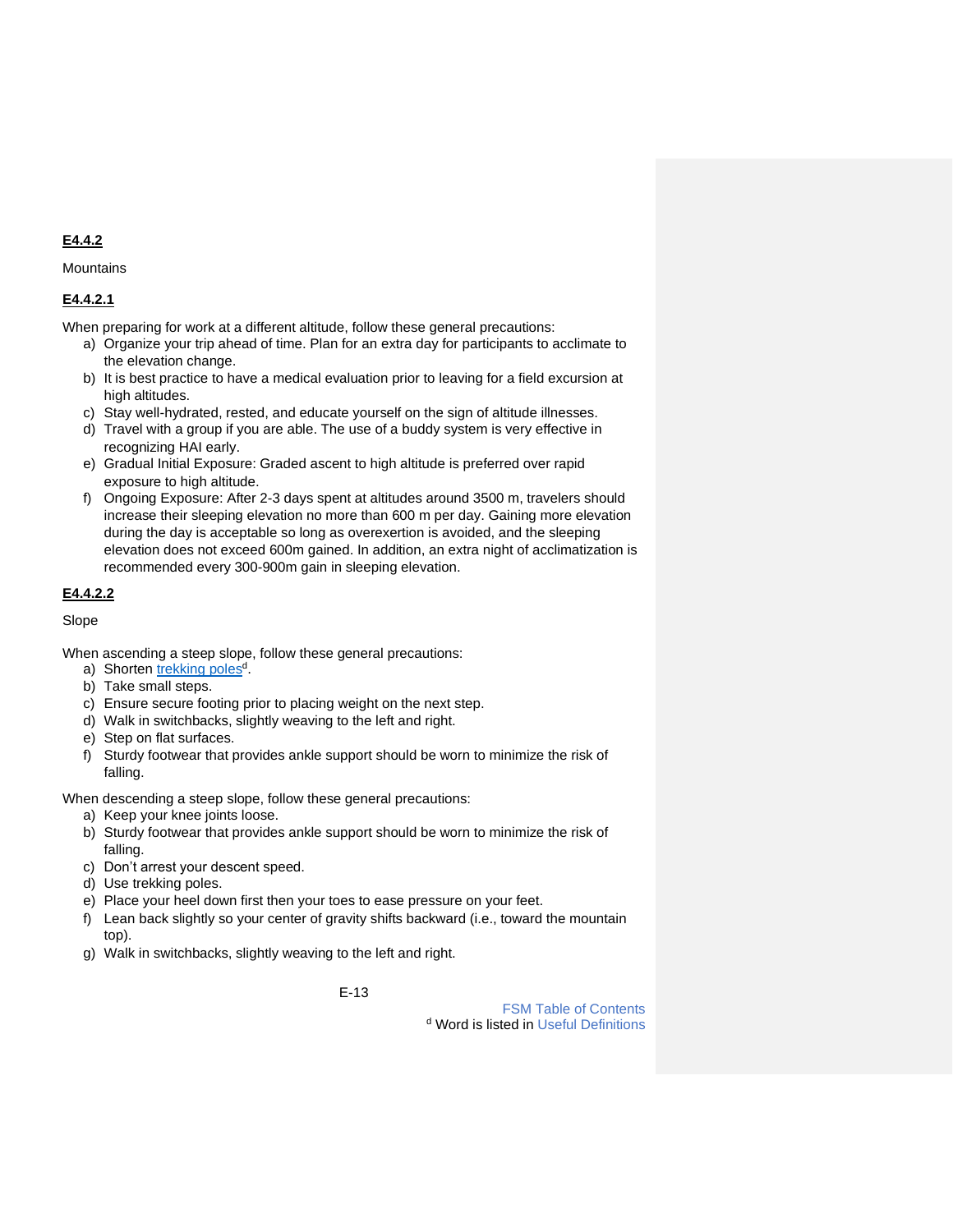- h) Use side steps to descend by turning your feet perpendicular to the slope and taking small steps sideways.
- i) Step on flat surfaces.

## **E4.4.3**

Waterbodies (lakes, oceans, rivers)

## **E4.4.3.1**

Personal Floatation Devices or life jackets must be worn at all times when working within 10 feet of the water

## **E4.4.3.2**

The temperature of the waterbody must be considered when selecting appropriate PPE.

## **E4.4.3**

**Deserts** 

## **E4.4.3.1**

The weather pattern and temperature fluctuations of the desert being visited must be documented in the Field Safety Plan. Deserts typically have extreme temperature changes during a day.

#### **E4.4.3.2**

Additional preventative measures to prevent dehydration and sun overexposure must be employed.

## <span id="page-17-0"></span>**E4.5**

Weather and Climate

#### **E4.5.1**

Be prudent and check the weather forecast prior to leaving for a *[field site](#page-5-0)<sup>d</sup>*. Prevention of climate induced health risk is always better than treatment.

# <span id="page-17-1"></span>**E4.5.2**

Heat-Related Danger

# **E4.5.2.1**

See Appendix EC for Heat Stress Related Illness information from the CDC.

E-14

FSM Table of Contents <sup>d</sup> Word is listed in Useful Definitions

**Commented [CS1]:** surely this cannot apply to streams??? this is so vaguely written and considers oceans as equivalent to small headwater streams.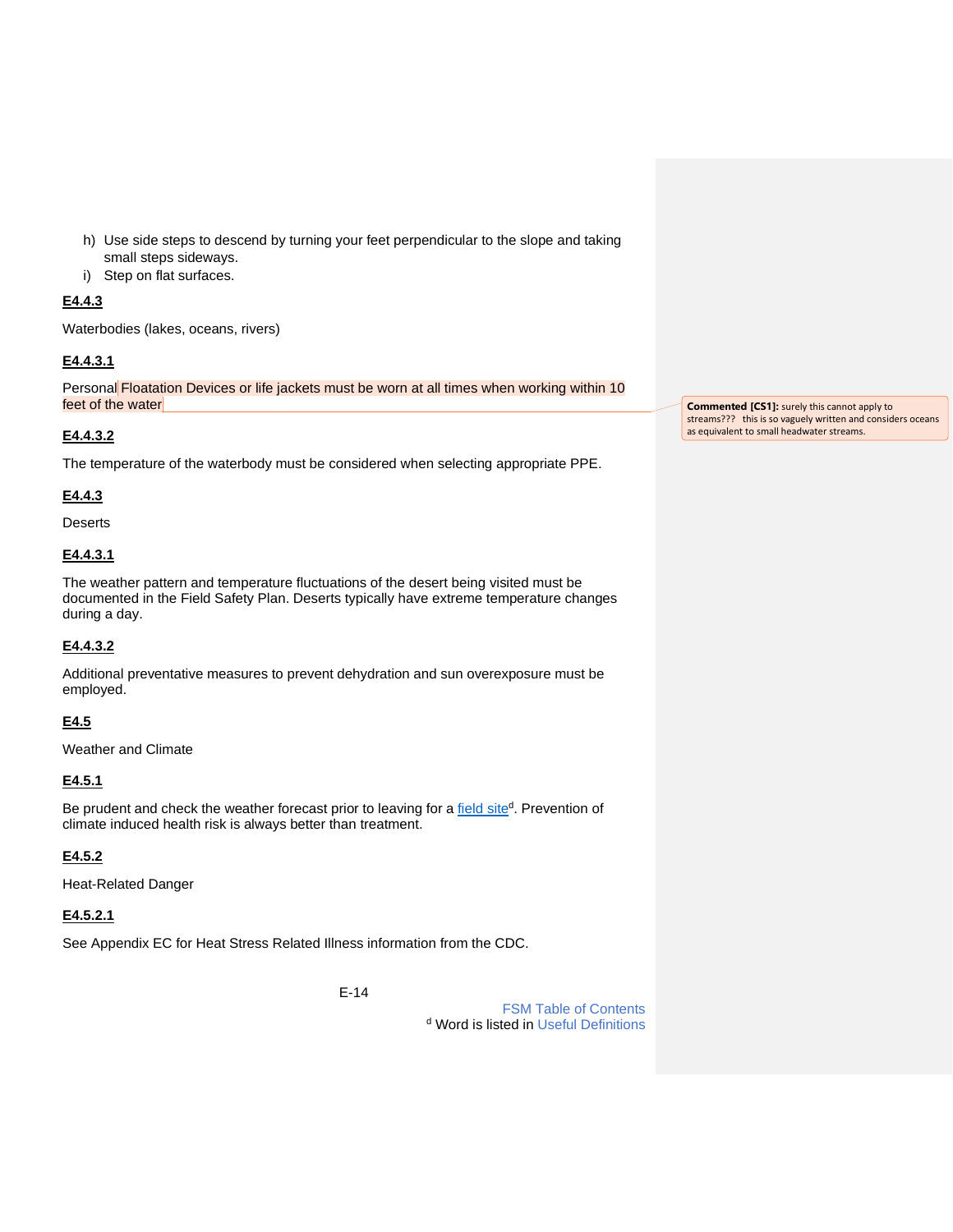## **E4.5.3**

Cold-Related Danger

## **E4.5.3.1**

See Appendix ED for Cold Stress Related Illness information from OSHA.

## **E4.5.4**

<span id="page-18-0"></span>Severe Weather

## **E4.5.4.1**

The use of weather alarms (stand-alone radios, or Apps on smart devices) is recommended.

## **E4.5.4.2**

Field personnel shall use the 30-30 rule when you see lightning. After you see lightning, start counting to 30. If you hear thunder before you reach 30, the thunderstorm is within six miles and there is a need to seek shelter and wait 30 minutes until the storm passes.

## **E4.5.4.2(a)**

If lightning is present within six miles while working at higher elevations or in exposed regions, move to lower elevations, forested areas or depressions and stay clear of tall, isolated trees.

#### **E4.5.4.2(b)**

If caught in an electrical storm lie flat face down on the ground and cover your head if in an open area. Do not sit on ground.

## **E4.5.4.3**

In the event of a hail-warning seek shelter to minimize risk of personal injury.

#### **E4.5.4.4**

Unless pursuing severe-weather surveillance and monitoring activities in the case of severe weather warnings seek appropriate shelter, or if time permits, identify a safe route to leave the area of the warning.

#### **E4.5.5**

Rain and Flooding Hazards

#### **E4.5.5.1**

Do not enter creeks or [fording points](#page-5-8)<sup>d</sup> unless the water depth can be verified against a flood gauge.

E-15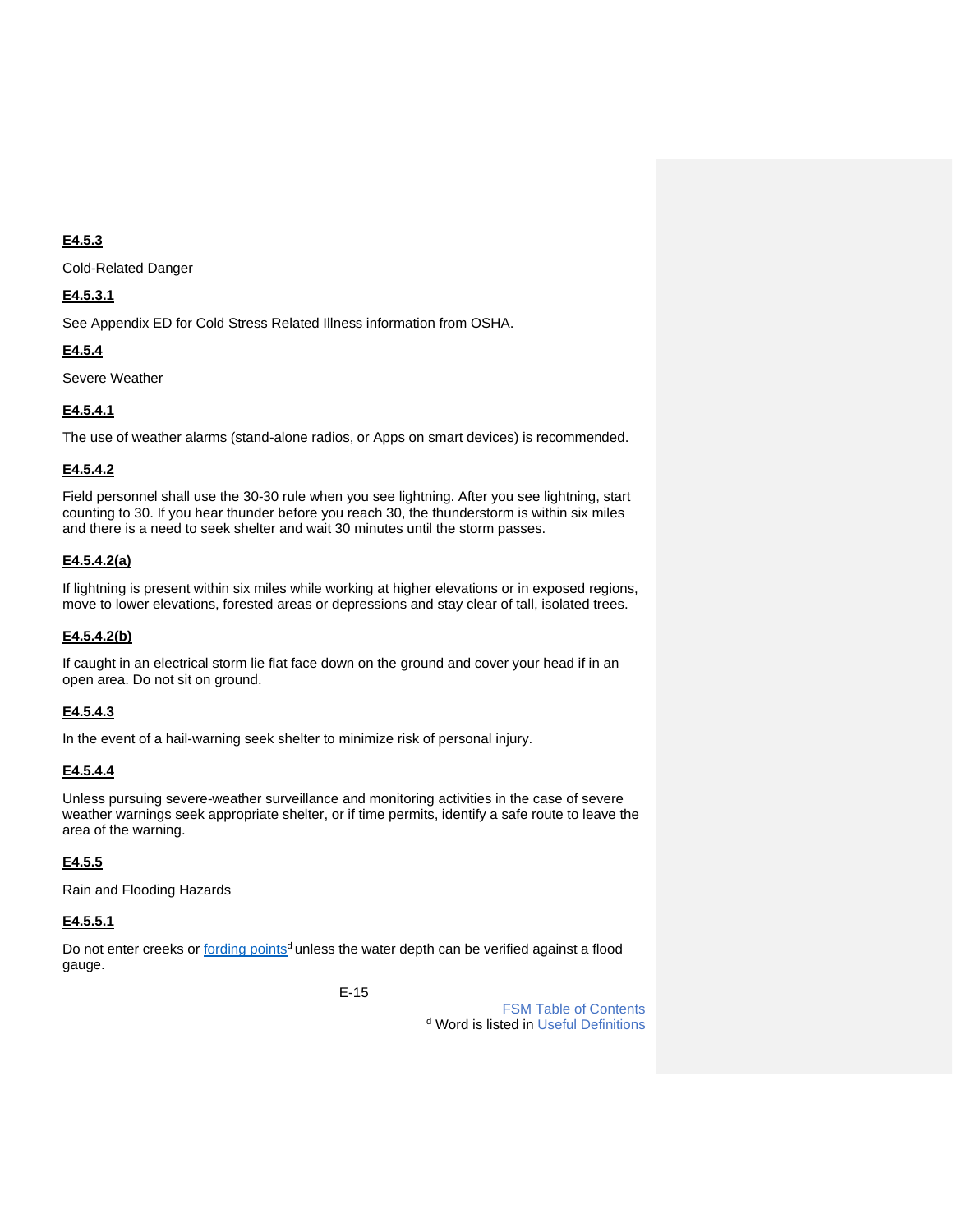## **E4.5.5.2**

Do not enter water when the depth gauge meets or exceeds vehicle clearance.

## **E4.5.5.3**

Do not enter moving water. **E4.5.5.4**

Unless necessary for environmental safety (toxicity) the use of long-water boots is discouraged.

## **E4.5.5.5**

Do not wade into streams, rivers, ponds, or lakes unless there is a buddy present on the shore.

## <span id="page-19-0"></span>**E4.6**

Fauna and Flora

#### **E4.6.1**

All field workers must recognize that they are entering the natural habitat of the native  $flora<sup>d</sup>$ and [fauna](#page-5-10)<sup>d</sup>; you are their guests. It is every workers responsibility to minimize the impact of their presence and to leave minimal evidence of their visit.

#### **E4.6.2**

**[Fauna](#page-5-10)d** 

#### **E4.6.2.1**

Carefully look for insects or hazardous animals (e.g., snakes, scorpions, spiders) before placing your hands, feet, or body in areas where these creatures may live or hide (wood piles, crevices, etc.).

#### **E4.6.2.2**

Wear insect repellent (30-50% DEET), but only if it will not endanger any susceptible animals being handled, especially birds.

#### **E4.6.2.3**

Carry a first aid kit with you on any excursion so you can treat bites or stings. If the pest is poisonous or if the bite appears inflamed, seek medical attention immediately.

#### **E4.6.2.4**

Thoroughly shake all clothing and bedding before use.

E-16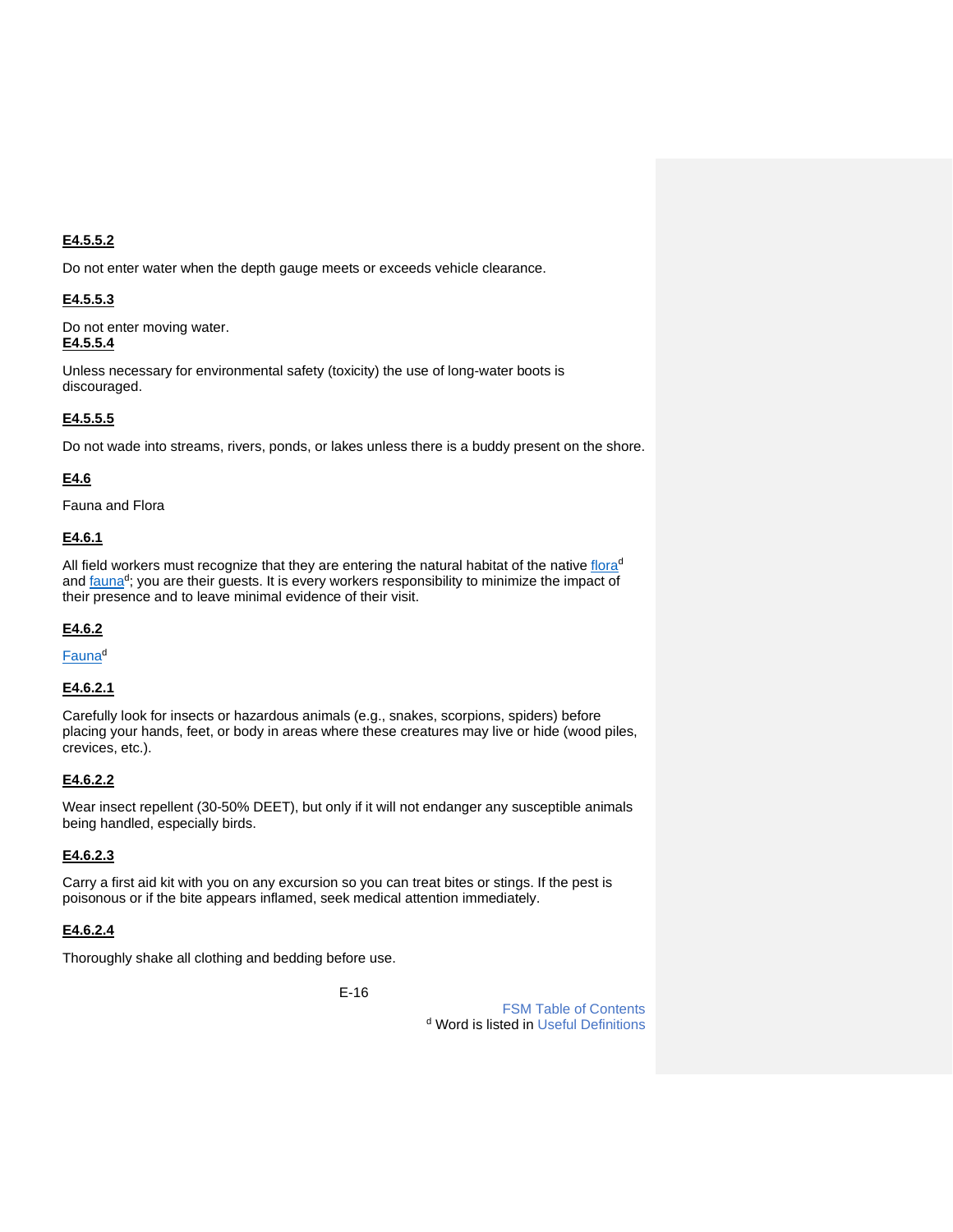## **E4.6.2.5**

Avoid contact with sick or dead animals.

## **E4.6.2.6**

Minimize the amount of time you use lights after dark as they may attract pests and animals.

#### **E4.6.2.7**

Location-specific animal hazards should be addressed in the Field Safety Plan and during the [Field Safety Briefing](#page-5-6)<sup>d</sup>.

#### **E4.6.3**

**[Flora](#page-5-9)d** 

## **E4.6.3.1**

Do not eat any wild plants as they may be poisonous or carry parasites.

## **E4.6.3.2**

Wear gloves while handling plant materials.

#### **E4.6.3.3**

Plants may be coated with any airborne pollutant present in the area - avoid brushing against plants with bare arms/legs.

#### **E4.6.3.4**

Be aware of any plants with thorns, spines etc.

## **E4.6.3.5**

Be aware of low, over-hanging branches.

## **E4.6.3.6**

Be aware of tree roots and creepers that may cause you to trip.

#### <span id="page-20-0"></span>**E4.7**

Disease and Pathogens

## **E4.7.1**

Field participants must decontaminate field materials prior to field trip and before departure from the [field site](#page-5-0)<sup>d</sup>.

E-17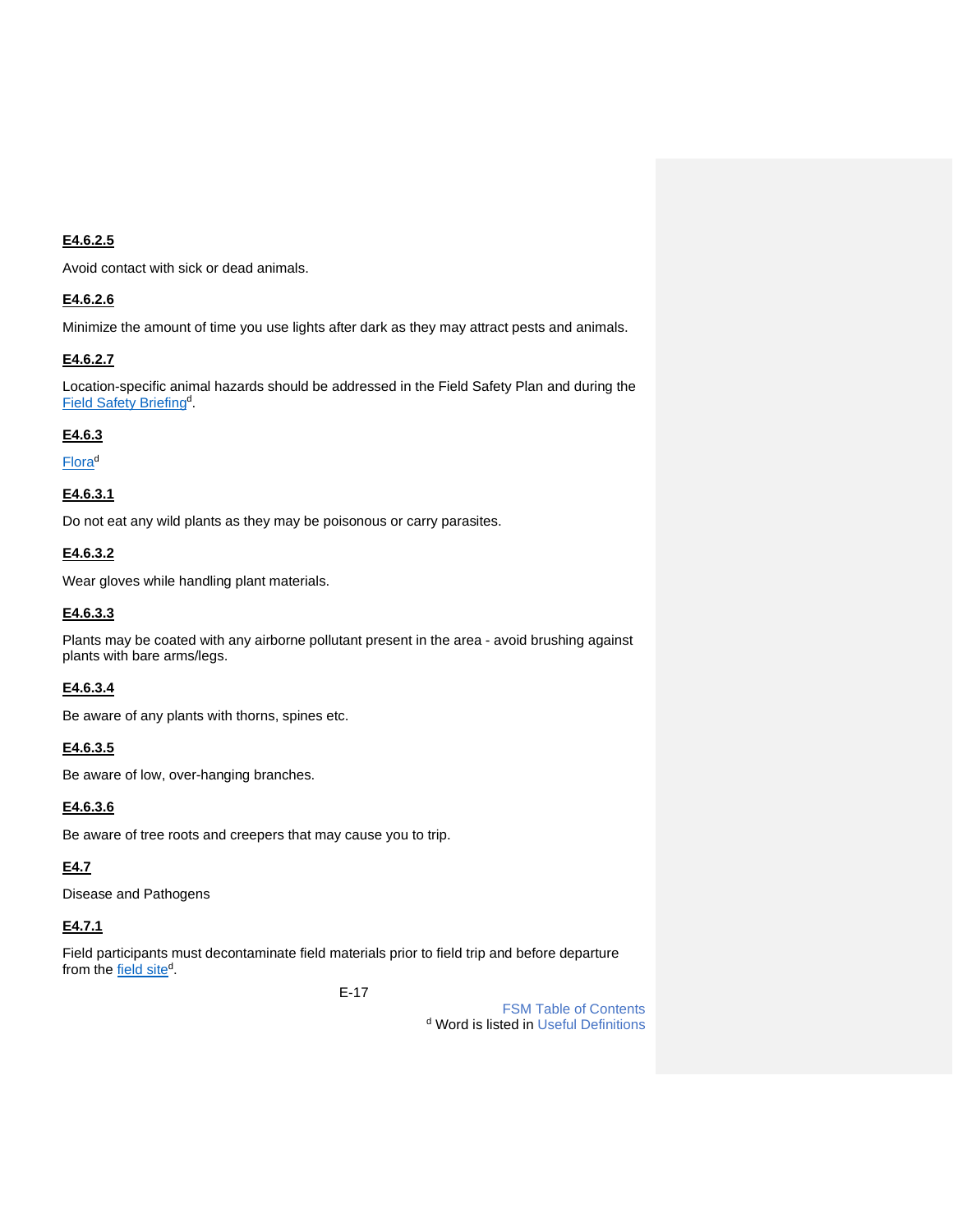## **E4.7.2**

Potential Diseases

## **E4.7.2.1**

Hantavirus: The [CDC has detailed information about hantavirus.](http://www.cdc.gov/ncidod/diseases/hanta/hps/noframes/genera%20linfoindex.htm)

## **E4.7.2.2**

Lyme Disease: The **American Lyme Disease Foundation** provides information about the disease.

## **E4.7.3**

More information about poisonous plants, visit the **FDA's Poisonous Plant Database**.

## **E4.7.4**

Impure water

## **E4.7.4.1**

Be aware of health risks from water borne pathogens (e.g., Hepatitis 'A', Weil's Disease, Polio, and toxic cyano-bacteria. The [CDC provides information waterborne diseases.](http://www.cdc.gov/healthywater/)

## **E4.7.4.2**

Wear waterproof gloves.

#### **E4.7.4.3**

Avoid drinking contaminated water

#### <span id="page-21-0"></span>**E4.7.5**

Remote/Overseas Locations

#### **E4.7.5.1**

In remote/overseas locations be careful of eating food prepared by other people - particularly meats or fish and salads.

## **E4.7.5.2**

In remote/overseas locations - Be wary of accepting ice in drinks.

E-18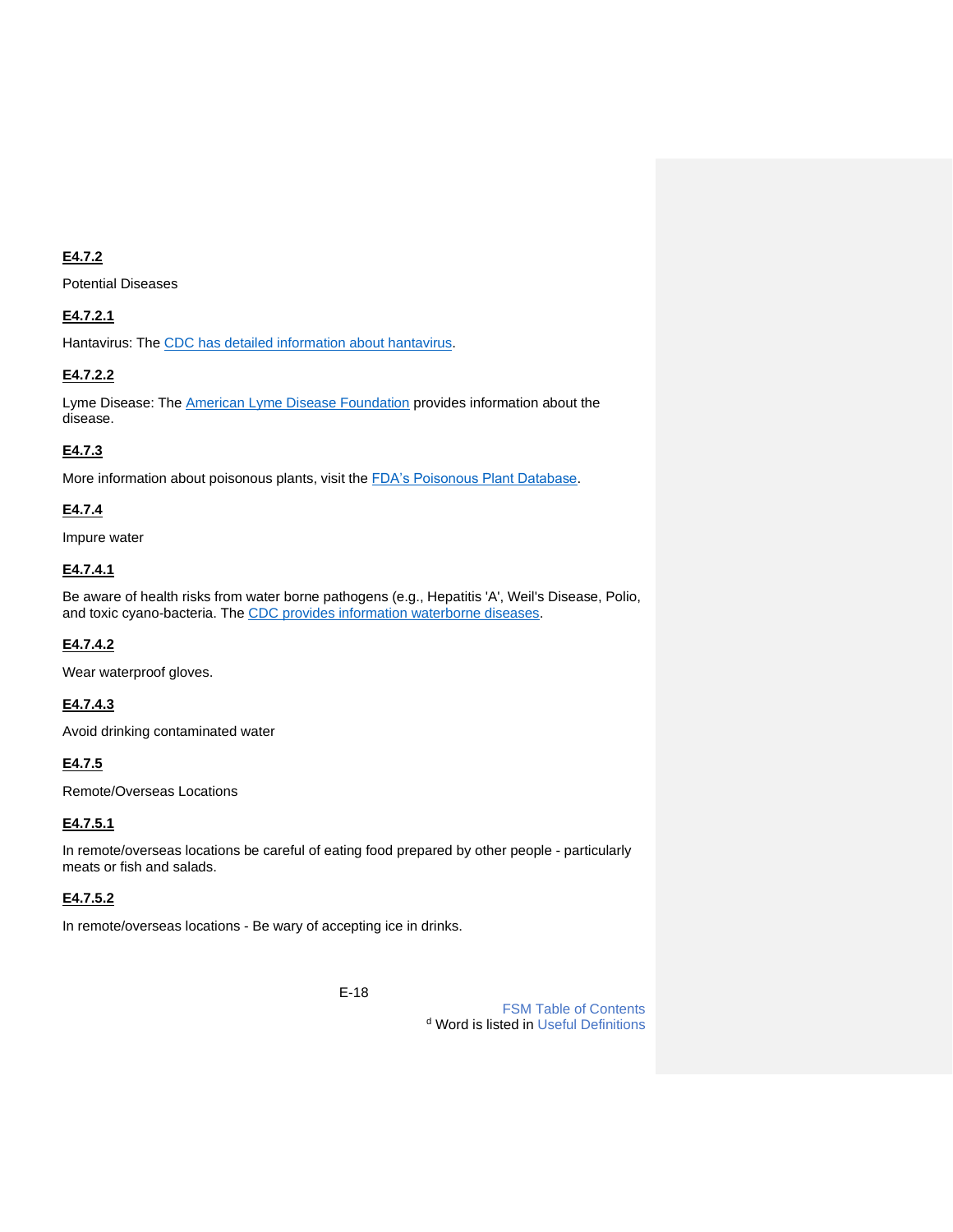## **E4.7.5.3**

Be aware that some fields are cordoned off due to soil borne pathogens. These are easily spread from field to field if you walk or drive through them.

## **E4.7.5.4**

Do not enter fields with DEFRA notices on them, even if the landowner gives permission. Consult DEFRA for further information.

#### **E4.7.5.5**

Researchers travelling internationally for field work are encouraged to notify EHS prior to departure to address safety concerns.

## <span id="page-22-0"></span>**E4.8**

Chemicals and Biological Materials

#### **E4.8.1**

**Chemicals** 

## **E4.8.1.1**

Handle chemicals as described in the Chemical Hygiene Plan. This includes following proper transportation procedures for hazardous materials as outlined in CHP Section A20.1.

## **E4.8.1.2**

Any researcher using laboratory chemicals at a [field site](#page-5-0)<sup>d</sup> must submit a Waste Determination Form to EHS prior to departure to the field site to ensure appropriate segregation, collection, and transportation back to campus, if required.

## **E4.8.1.3**

Additional measures including extra secondary containment, absorbent pads, and waste containers should be outlined in the Field Safety Plan.

#### **E4.8.1.4**

If gas cylinders are required for field activities, proper cylinder transportation should be followed. Regulators must be removed, valve closed, and cylinder cap firmly in place prior to transport. Students or faculty should not transport toxic, highly toxic, reactive, pyrophoric, or corrosive gases in vehicles. Cylinders moved in vehicles cannot be inside the passenger compartment and must be secured in cargo bed or trunk so they cannot move during transport. Do not allow cylinders to be exposed to high temperatures **E4.8.2**

Biological Materials

E-19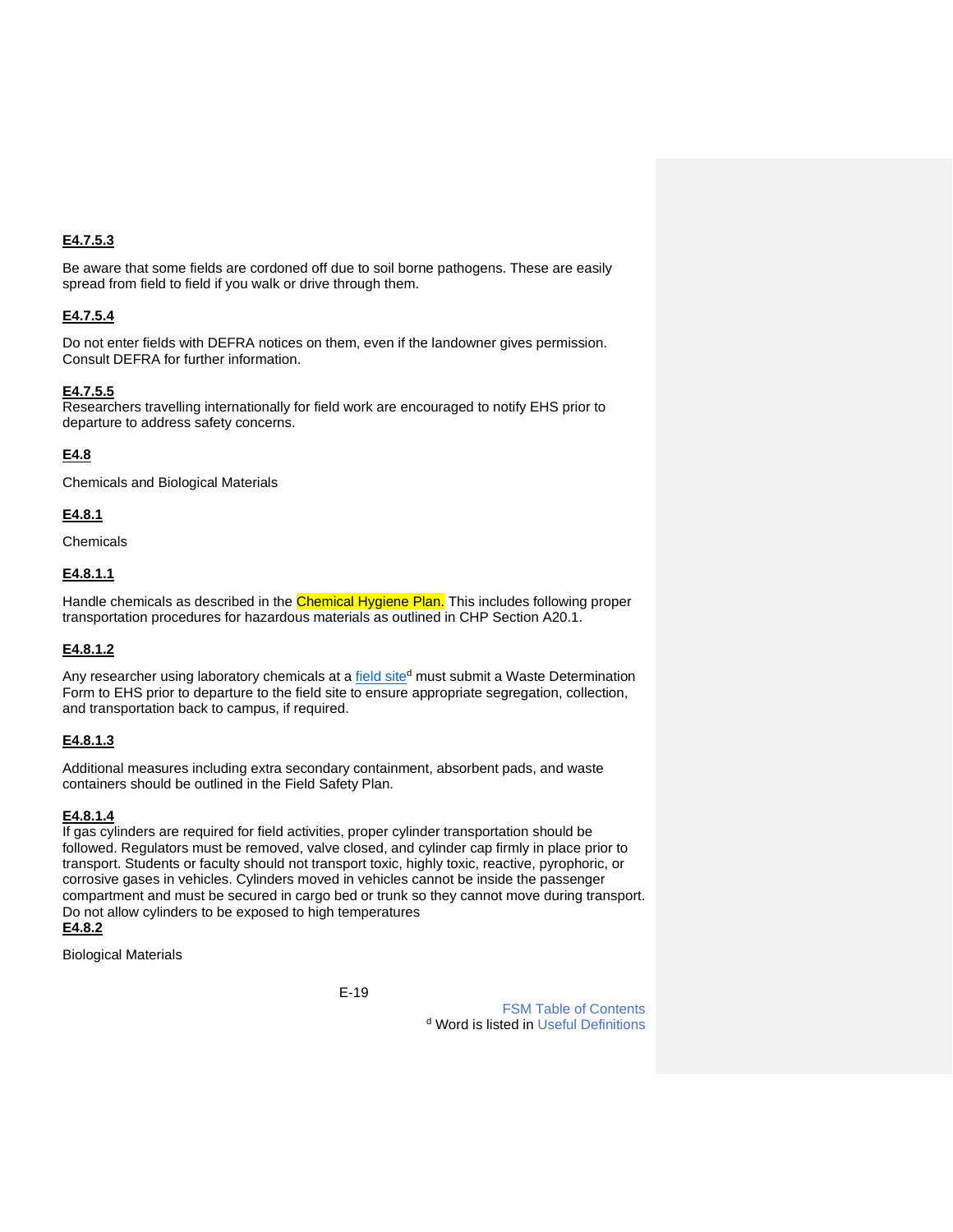## **E4.8.2.1**

Handle biological materials as described in the Biosafety Manual.

#### **E4.8.3**

Agro Chemicals

## **E4.8.3.1**

Seek information from landowner as to when crop spraying is likely and when entry to field will be safe. Do not enter fields until safe to do so. Be aware that any skin contact is hazardous.

#### **E4.8.3.2**

Avoid pools and puddles in freshly sprayed fields which may contain chemicals.

#### **E4.8.3.3**

Keep arms and legs covered. Ensure waterproof protective gloves or gauntlets and long pants and closed-toed shoes are worn.

## <span id="page-23-0"></span>**E4.9**

The Public

#### **E4.9.1**

Private Property

#### **E4.9.1.1**

Try to contact property owners or those responsible for the property management before arriving. Be honest about the reasons you seek access and how much time you will need.

#### **E4.9.1.2**

Do not enter private land, property, or buildings unaccompanied or without expressed, preferably written permission, from the appropriate person of authority. Ensure landowners and their employees know who you are and what you are doing.

#### **E4.9.1.3**

If accompanied, acknowledge that it is their territory; let them lead the way.

#### **E4.9.1.4**

Take special care when documenting findings, particularly of sensitive information.

E-20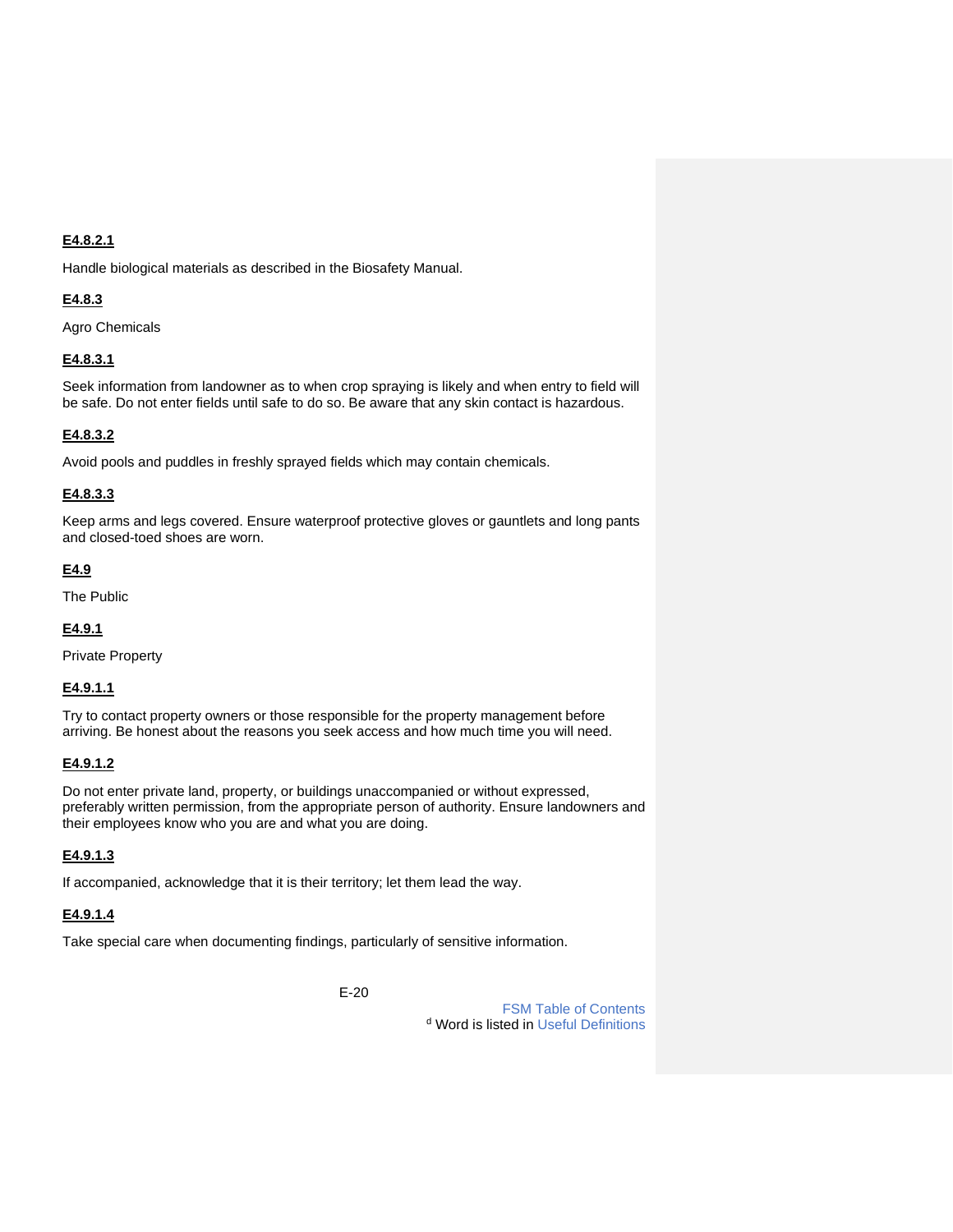## **E4.9.1.5**

Try not to react to dirty or smelly surroundings. Do not underestimate the importance of body language.

## **E4.9.1.6**

Maintain an orderly work site. Keep your materials confined to the work site. You are a visitor to another's property.

## **E4.9.2**

Unexpected Behavior

## **E4.9.2.1**

Be aware of local cultures pertaining to land use and access. Be honest and transparent when justifying your request for access or when seeking information.

## **E4.9.2.2**

If persons on property show signs of drug or alcohol impairment or are aggressive, do not enter.

## **E4.9.2.3**

Do not turn your back on someone who is behaving aggressively and keep your distance. Stay calm, speak gently and slowly, and avoid aggressive body language and stances.

#### **E4.9.2.3(a)**

Do not be enticed into an argument. Talk yourself out of problems; placate rather than provoke.

## **E4.9.2.3(b)**

Identify potential escape routes. Try to get away as quickly as possible. Move towards a place where you know there will be other people.

#### **E4.9.2.3(c)**

Consider carrying a personal alarm.

## **E4.9.3**

Strangers and Public Places

## **E4.9.3.1**

Research and vet individuals you may meet and work with or interview.

E-21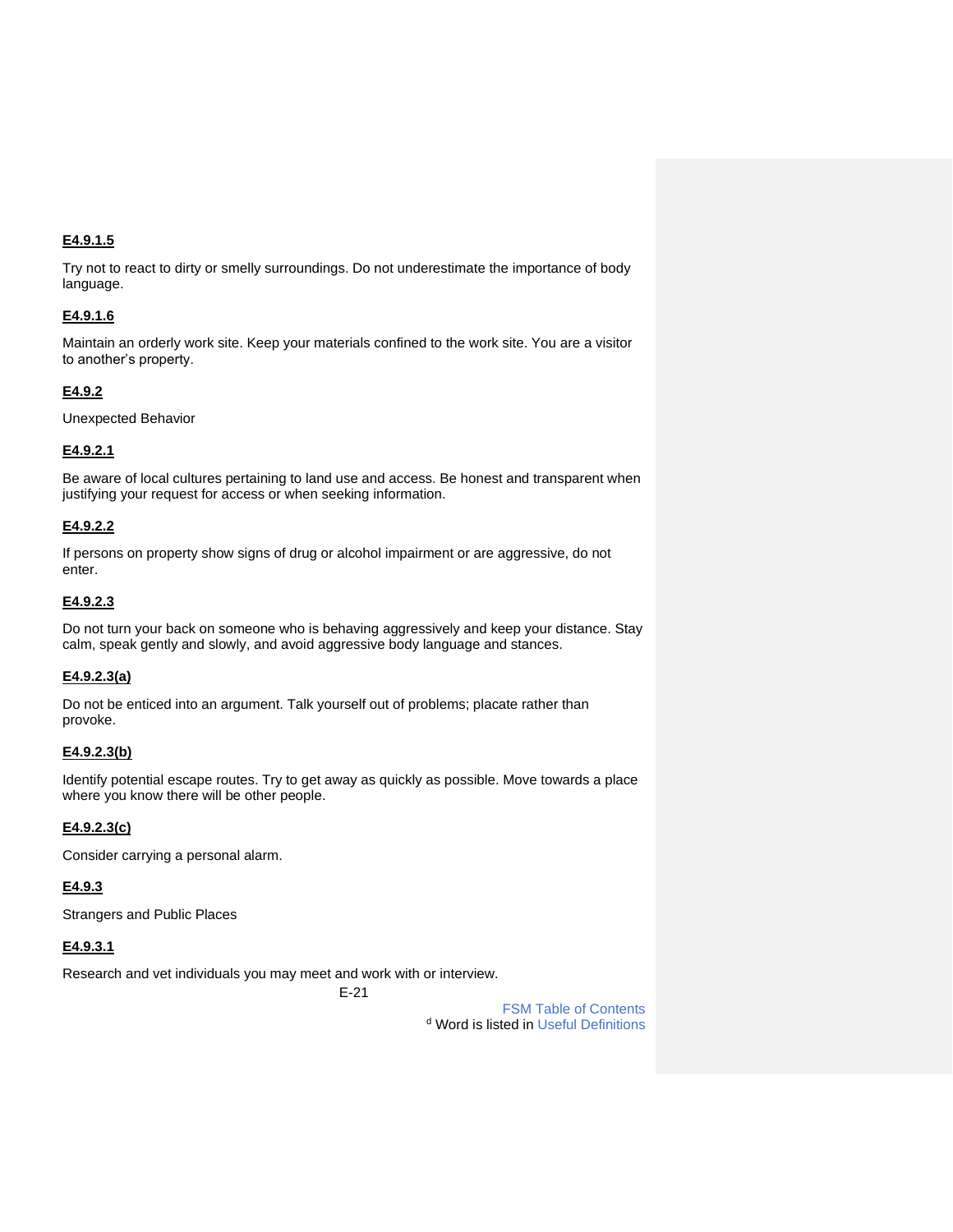#### **E4.9.3.2**

Schedule meetings at neutral locations or where neither party could be at risk.

## **E4.9.3.3**

Where possible conduct any interviews with an observer.

## <span id="page-25-0"></span>**E5 PERSONAL SAFETY**

## **E5.1**

It is the responsibility of each field participant to uphold the safety rules outlined by the [Field](#page-5-2)  [Trip Leader](#page-5-2)<sup>d</sup>.

## **E5.1.1**

Behavior

## **E5.1.1.1**

Consider cultural sensitivities and norms when preparing for field work, including selection of field clothing and display of signs, identifiers etc.

#### **E5.1.1.2**

Carry documents providing permission to work in a particular locality and personal identification.

#### **E5.1.1.3**

Field participants should always act in a professional manner. Horseplay shall not be tolerated.

## **E5.1.1.4**

Field participants should carry a Personal first-aid kit.

## **E5.1.1.5**

Clean hands frequently. Always wash hands prior to eating, taking medications, applying first aid treatment, etc.

## **E5.1.2**

Attire and Personal Protective Equipment

E-22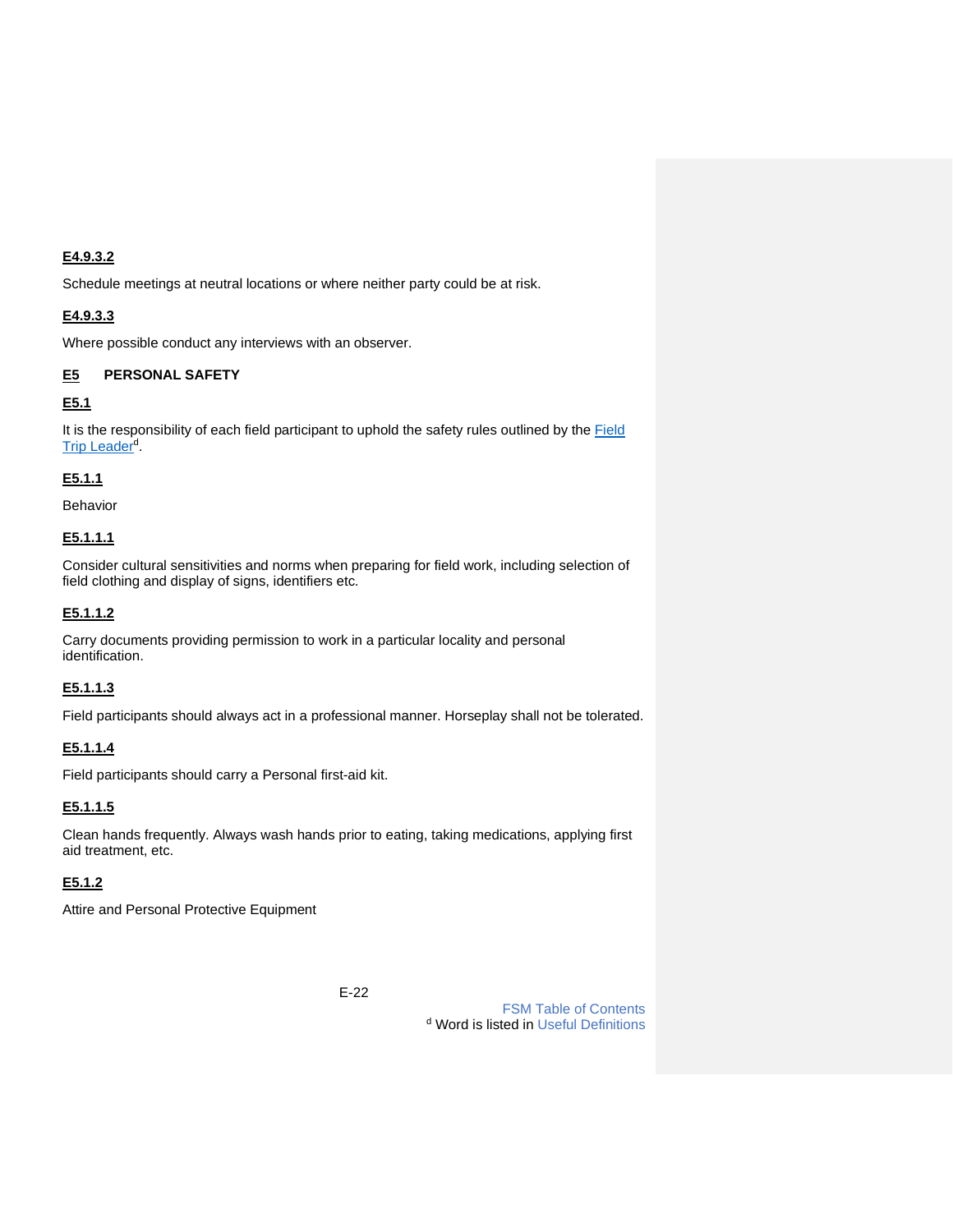## **E5.1.2.1**

Appropriate clothing must be worn. Wear clothes made of tightly woven materials. Long pants and long sleeves should be worn with sturdy, solid, closed-toe footwear that provides ankle support are required. Confine long hair and loose clothing.

#### **E5.1.2.2**

Hearing protection (noise attenuating earmuffs or ear plugs) are required for personnel using loud equipment (e.g., chainsaws, tractors, etc.).

#### **E5.1.2.3**

Safety glasses must be worn when using any equipment that may produce flying debris (e.g., rock chisel, chainsaw, etc.)

#### **E5.1.2.4**

Hard hats and protective footwear (hard toed boots/slip-on protection a.k.a. "clackers") must be worn as directed or needed.

#### **E5.1.2.5**

Rain gear is recommended during inclement weather

#### **E5.1.2.6**

Work gloves are recommended for field activities, especially when it involves rock or soil sampling.

#### **E5.1.2.7**

Additional PPE items may include hearing protection, respirators/self-rescuers, highvisibility/reflective safety vest, safety belts and lanyards, harnesses, gloves and chemical- or fire-resistant clothing (coveralls).

#### <span id="page-26-0"></span>**E6** Establishing Campsites

**E6.1**

**Campsites** 

#### **E6.1.1**

All sites used for camps must be adequately drained. They must not be subject to periodic flooding, nor located within 200 feet of swamps, pools, sinkholes, or other surface collections of water, unless mosquitoes can be controlled on such still-water surfaces.

E-23